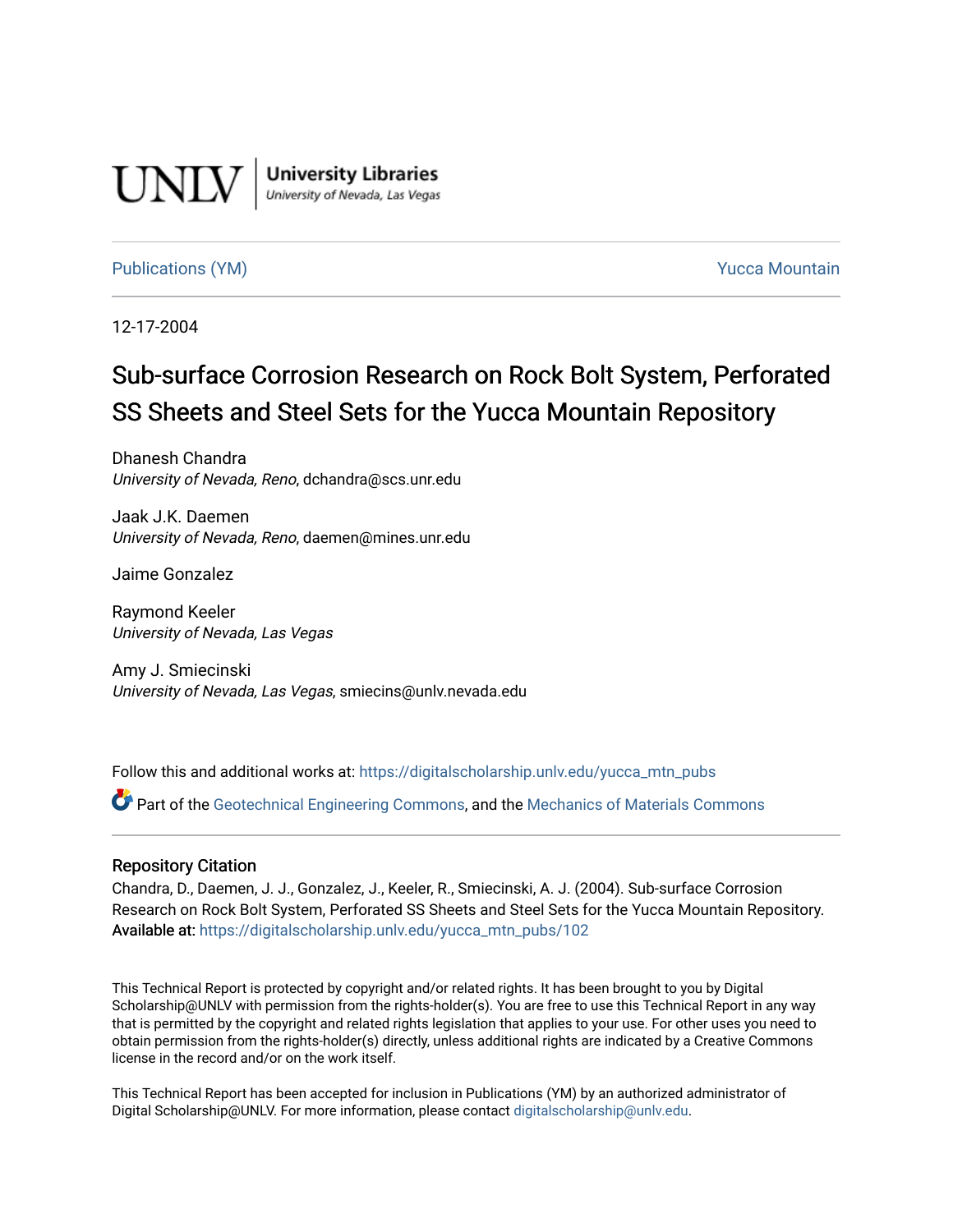

# *Nevada System of Higher Education* DOCUMENT CHANGE NOTICE **page 1 of \_2\_\_**  (DCN)

DCN No. **2** dated **Apr. -12-2006 [see latest approval date below Document No.** *SIP UNR-040,* **Revision 0, Effective Date: 12-17-04.** Document Title: *Sub-surface Corrosion Research on Rock Bolt System, Perforated SS Sheets and Steel Sets for the Yucca Mountain Repository* 

# **Identify applicable affected page, section, paragraph, attachment, exhibit, table, figure, or other: Revise Table 1 of Section II.2, Objectives, as follows:**

Task No. 1 Rock Bolts (Swellex and others supplied by DOE in addition to materials procured from vendors). Bernold type support material that has localized strain will be tested by using cold rolled steels (with different degree of hardness) commonly used for these supports. Cut-out samples from Bernold sheets will also be tested. (Screening test samples will be prepared on many samples either cut from new alloys, from actual rock bolts (new or on service at YM site), and Bernold type shields for comparison with baseline material.

*Comments: The underlined sentences are to be deleted. A 16% cut in effort* 

- Task No. 2. Polarization Resistance Tests [For corrosion rates (CR)] (a) Effect of Electrolyte, (b) Effect of Temperature, (c) Effect of Different Alloy material, (d) effect of work hardening. 2. Cyclic Polarization tests (limited tests) 3. Corrosion Potential vs. Time, \*Constant Potential tests to obtain samples for XPS work for determination of corrosion mechanisms. Detailed tests will be made on samples that show promise with the lowest corrosion rates as compared to the baseline sample.  *Comments: The underlined No. 2 item to be deleted.*
- Task No. 3. These are complementary electrochemical tests to check for consistencies on selected samples. The number of samples will be reduced.

*Comments: Please add the sentence underlined. A 16% cut in effort*

Task No.4. Stress Corrosion Cracking and Hydrogen Embrittlement Studies will be preformed at UNR using a Slow Strain Rate Testing (SSRT) mechanical testing machine. New Nano mechanical tests will be performed to mechanically characterize thin corrosion films in-situ electrochemical test. In-situ applied potential tests (or open circuit), as well as ex-situ strain rate sensitivity tests will be performed on selected samples after the CR rates have been determined in Task No. 2.

*Comments: The underlined sentences are to be deleted. A 16% cut in effort* 

- Task No. 5 YM Water Spray test or Fog Test with 100x YM water (using new water chemistry to be furnished by DOE), Comments: *Task already at the beginning of the project: Cyclic Humidity tests (G-60) classical tests to determine corrosion rates.*
- Task No.6 YM Water Spray test or Fog Test with 100x YM water (using new water chemistry to be furnished by DOE), Comments: *Task already at the beginning of the project:: Cyclic Humidity tests (G-60) classical tests to determine corrosion rates.*
- Task No. 7 "Dry" Oxidation Tests will be performed on all alloys including LCS, MCS, 4340, and other RB supplied by DOE. More precise *Thermogravimetric Analyzer (TGA)* tests are designed to determine the weight changes in rock bolt\* and other materials\*\* as result of oxidation of materials (under controlled humidity). \*Commercial Swellex, and other rock bolts from DOE and C-22<sup>\*\*</sup> with lowest corrosion rate.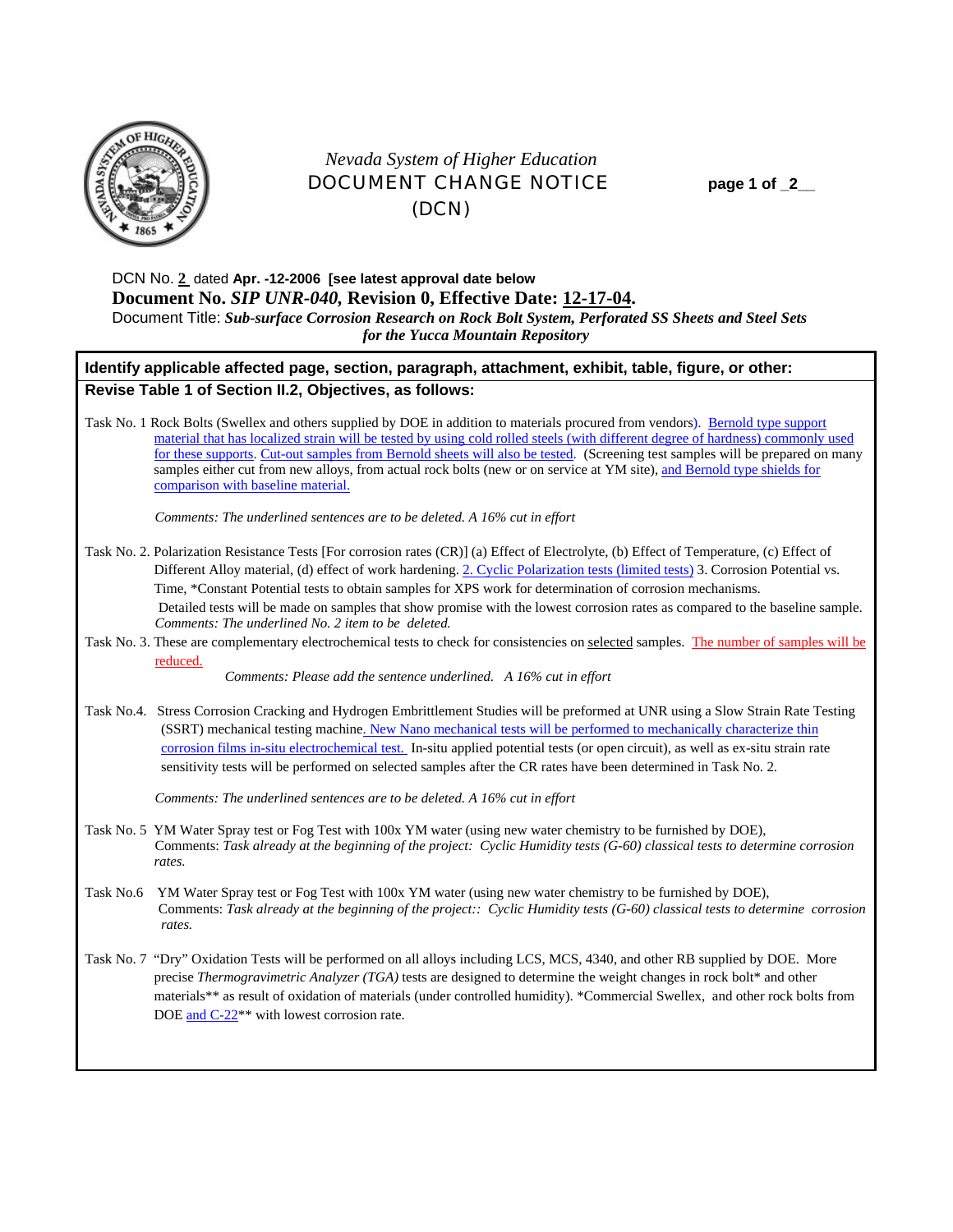*Comments: Delete the underlined. A 16% cut in effort* 

*Task No. 8.* Metallographic analyses of samples before and after corrosion tests using standard optical microscopy. Scanning Electron Microscopy (SEM) and energy dispersive analyses (EDS) will be used to evaluate chemical compositions at UNR. Transmission Electron Microscopy (TEM) at either UNR or Uni. of Illinois/ LBNL. Phase Analyses by X-ray diffraction at UNR at temperatures. X-ray Photoelectron Microscopy (XPS) at PNNL (Washington). Optional synchrotron- in-situ electrochemical tests (arrangements yet to be made) will be performed at Brookhaven National Laboratory. *These tests will be performed on as needed basis on samples* 

*Comments: 1. Delete the underlined.* 2. synchrotron in-situ electrochemical tests will be deleted. The XPS experiments require \$7000 extra than proposed. We are currently looking the matter as it is rather important for the project. At time will we would like to reduce effort (optional experiments).- *Task No.J6% reduction.* 

| Approved by:                                                                                                                                                                                   |
|------------------------------------------------------------------------------------------------------------------------------------------------------------------------------------------------|
| $4 - 12 - 06$<br>Date:<br>Pŀ∶                                                                                                                                                                  |
| (Signature)                                                                                                                                                                                    |
| Print name:<br>$601 413 - 06$                                                                                                                                                                  |
| Date: $4-13$ - $06$<br>QA Manager:<br>(Signature)                                                                                                                                              |
| Print name:                                                                                                                                                                                    |
| QA Manager evaluated acceptability that it does not violate quality requirements, and for impacts to other procedures; signature above<br>documents this evaluation as successfully completed. |
| Attach this DCN as first page of hard copies of document, if any.                                                                                                                              |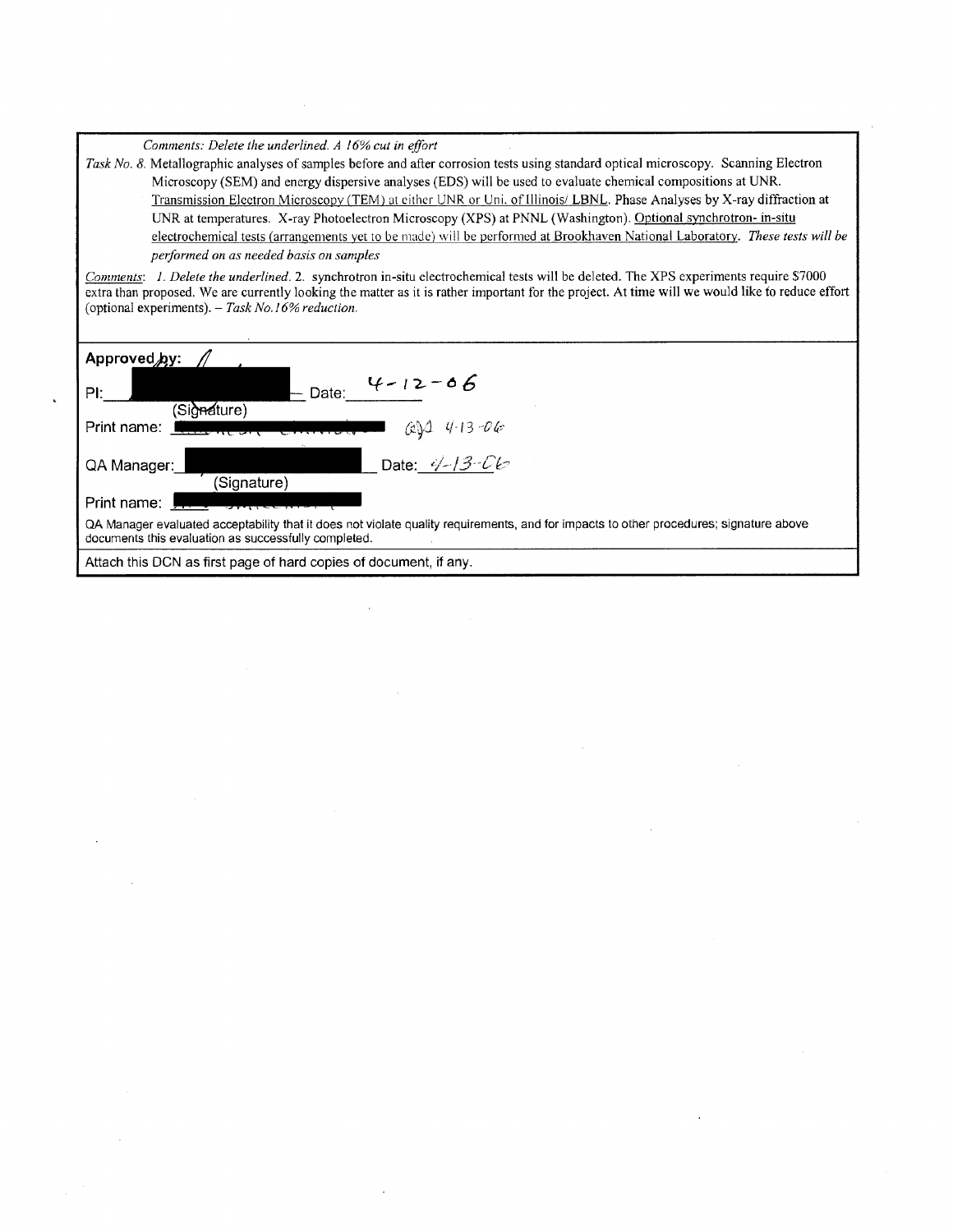OA OA



# *University and Community College System of Nevada*  DOCUMENT CHANGE NOTICE (DCN)

page 1 of \_1\_

## **DCN** No.1 to Document No. SIP-UNR-040, Revision Q, Effective Date: 12117/04.

## Document Title: Sub-surface Corrosion Research on Rock Bolt System, Perforated SS Sheets and Steel Sets for the Yucca Mountain Repository

Identify applicable affected page, section, paragraph, attachment, exhibit, table, figure, or other:

### Delete the following:

Subtask 1, "Materials CT rock bolts, faceplates for Swellex, Duplex Stainless steels and 3161".

Subtask 4, "Nano mechanical testing".

Subtask 6, "YM Water Spray test and l corrosion rates".

This DCN, or elements thereof, may be cancelled to restore original scope to the SIP.

| Approyed by:                                                                                                           |                                                                                                                                         |
|------------------------------------------------------------------------------------------------------------------------|-----------------------------------------------------------------------------------------------------------------------------------------|
| PĿ                                                                                                                     | Date:03/28/05                                                                                                                           |
| Signature)                                                                                                             |                                                                                                                                         |
| Print name: Dhanesh Chandra                                                                                            |                                                                                                                                         |
|                                                                                                                        |                                                                                                                                         |
| QA Manager:<br>(Signature)                                                                                             | Date: 3-30-05                                                                                                                           |
| Print name: Amy J. Smiecinski                                                                                          |                                                                                                                                         |
| documents this evaluation as successfully completed.                                                                   | QA Manager evaluated acceptability, that it does not violate quality requirements, and for impacts to other procedures; signature above |
| Send electronic version of this DCN to Webmaster.<br>Attach this DCN as first page of hard copies of document, if any. |                                                                                                                                         |
| OAP-2.0-3, Rev. 8/4/04                                                                                                 |                                                                                                                                         |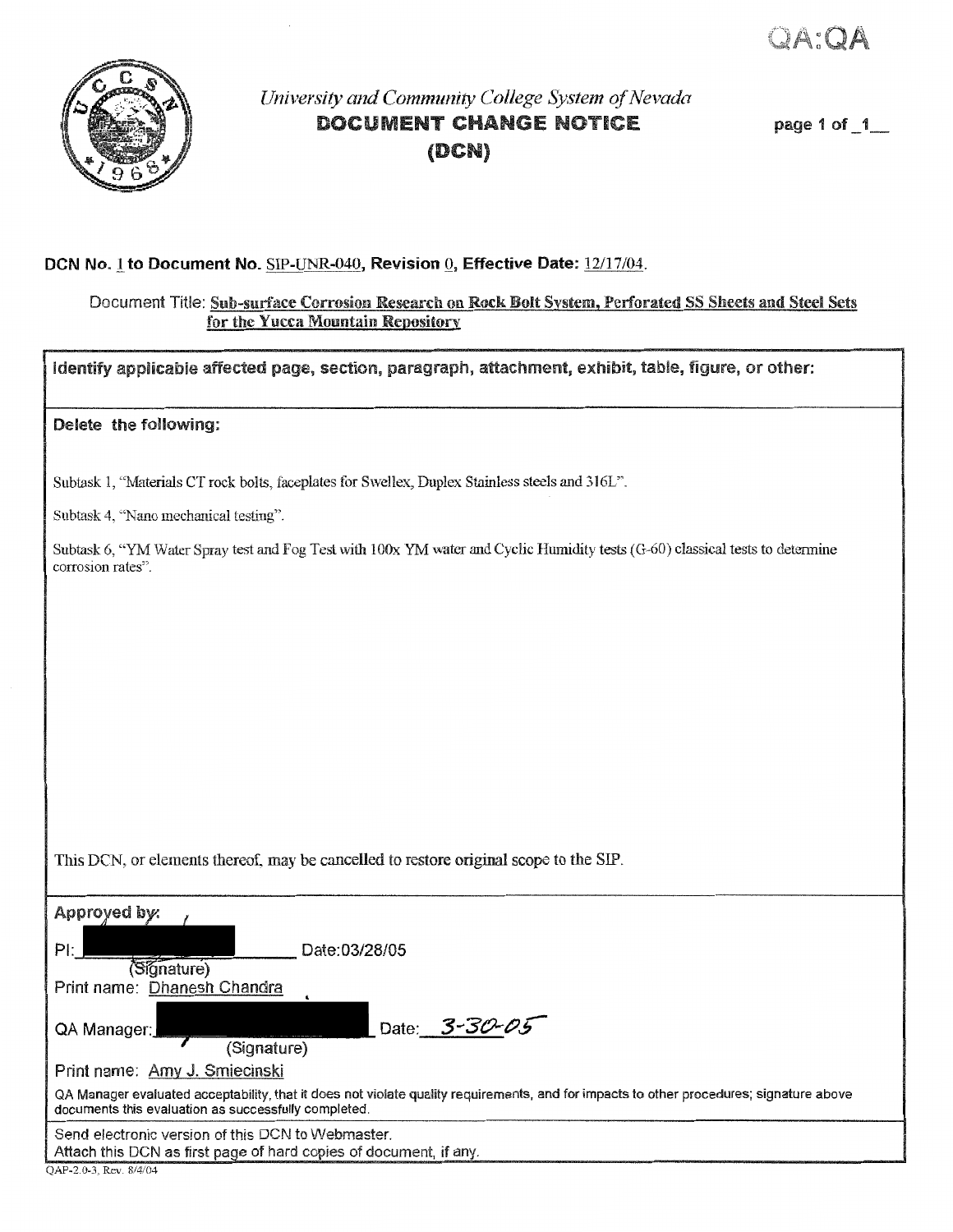

# University and Community College System of Nevada (UCCSN) Scientific Investigation Plan (SIP)

| <b>Task Title:</b>     | "Sub-surface Corrosion Research on Rock Bolt System, Perforated<br>SS Sheets and Steel Sets for the Yucca Mountain Repository" |                                                                                                                    |
|------------------------|--------------------------------------------------------------------------------------------------------------------------------|--------------------------------------------------------------------------------------------------------------------|
| <b>Task No:</b>        | <b>ORD-FY04-019</b>                                                                                                            |                                                                                                                    |
| <b>Document No:</b>    | <b>SIP-UNR-040</b>                                                                                                             |                                                                                                                    |
| <b>Revision:</b>       | $\bf{0}$                                                                                                                       |                                                                                                                    |
| <b>Effective Date:</b> | December $1\frac{7}{2004}$                                                                                                     |                                                                                                                    |
| <b>Author:</b>         | $\frac{12/3}{\text{Date}}$<br>Dhanesh Chandra                                                                                  |                                                                                                                    |
| Approvals:             |                                                                                                                                |                                                                                                                    |
|                        | <b>Technical Reviewer</b><br>Jaak Daemen                                                                                       | $\frac{72 - 3 - 04}{\text{Approxal Date}}$<br>$\frac{1}{\text{Approx}}\frac{1}{\text{approx}}\frac{1}{\text{eta}}$ |
|                        | Technical Task Representative<br>Jaime González                                                                                | 17 Dec Zos Y<br>Approval Date                                                                                      |
|                        | Project Director<br>Raymond Keeler                                                                                             |                                                                                                                    |
|                        | QA Manager<br>Amy Smiecinski                                                                                                   | $\frac{12 - 17 - 04}{\text{Approxal Date}}$                                                                        |

 $\sim$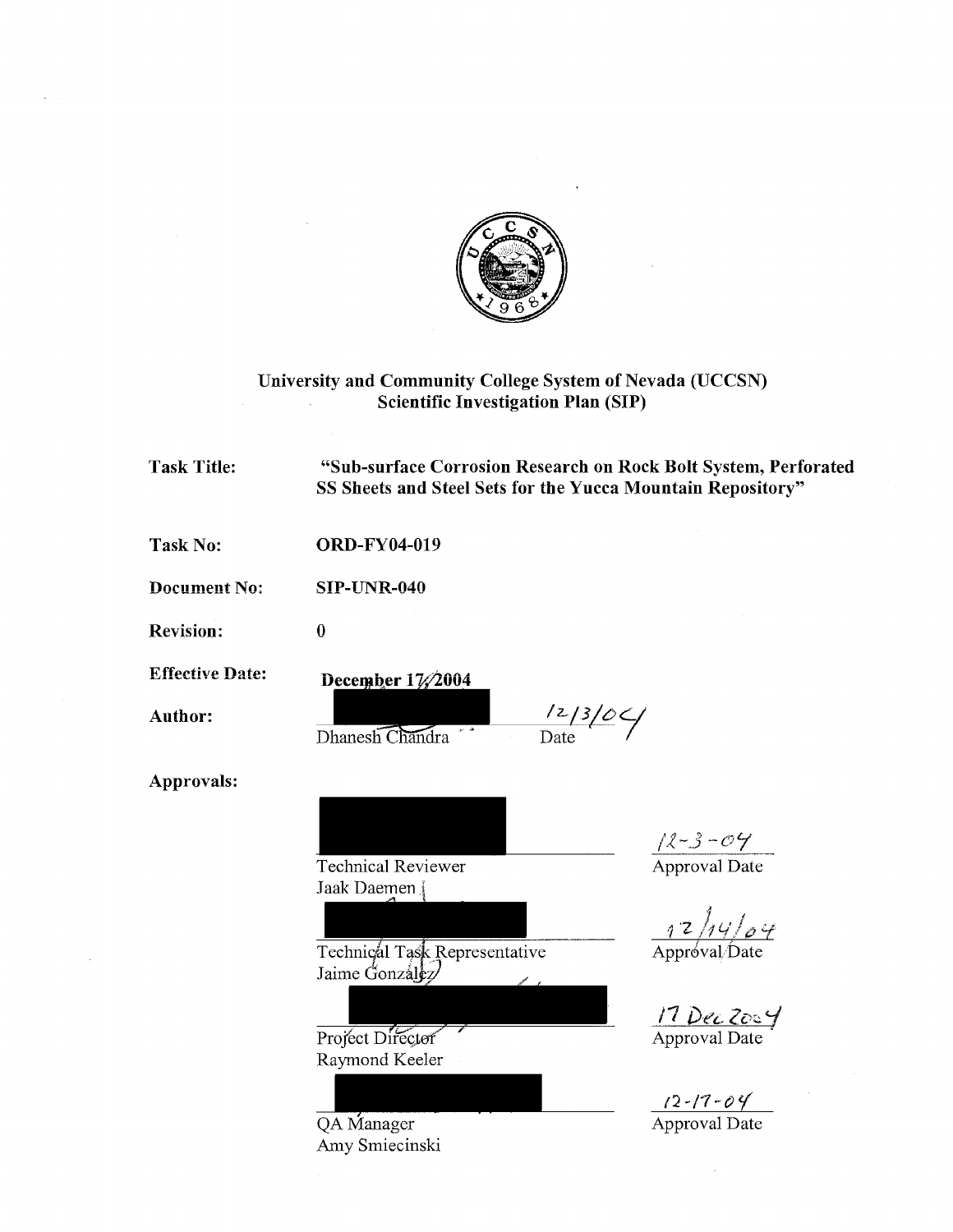# **REVISION HISTORY**

| <b>Revision</b><br>Number | <b>Effective</b><br>Date | <b>Description and Reason for Change</b> |
|---------------------------|--------------------------|------------------------------------------|
|                           | 12/17/2004               | Initial Issue.                           |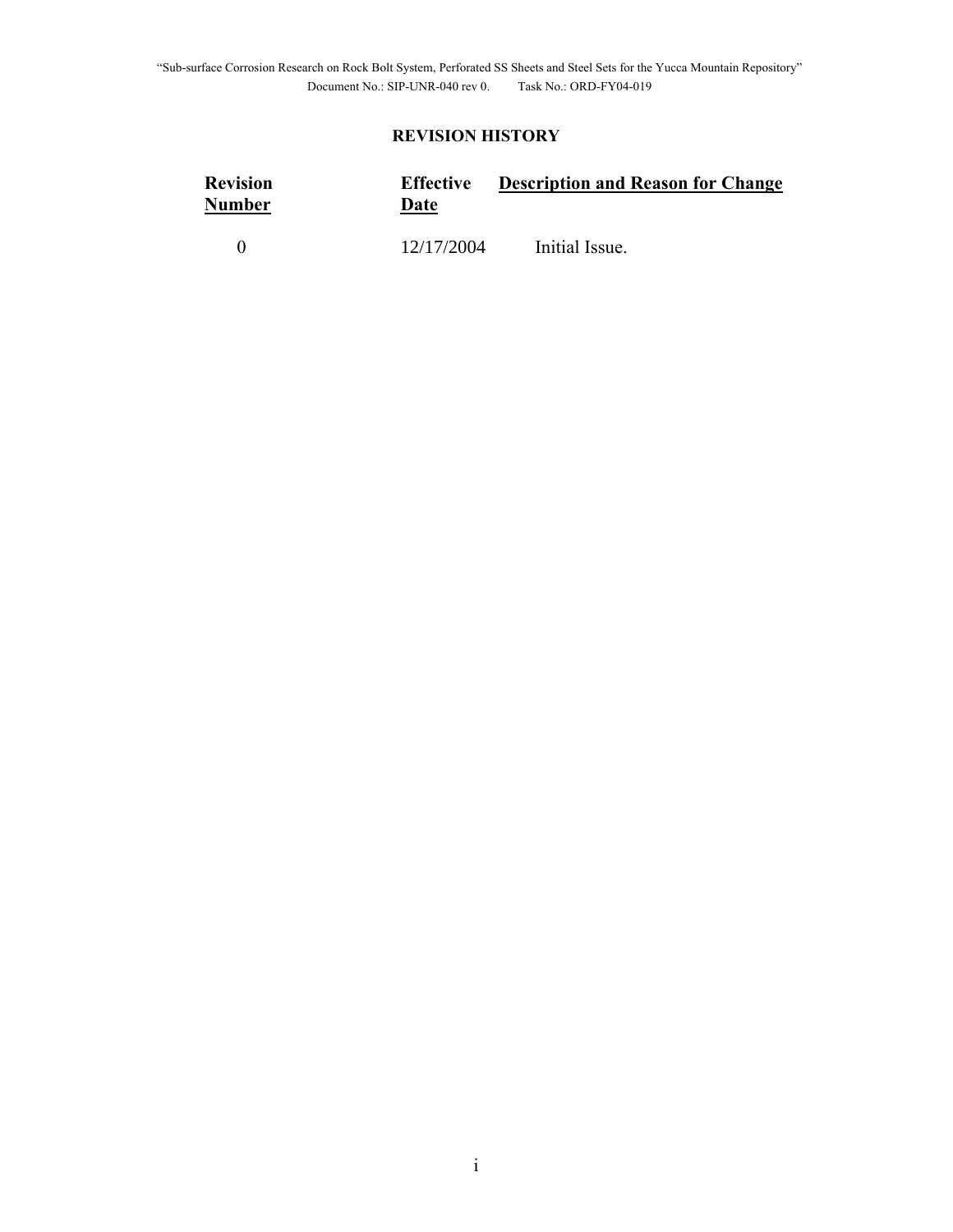

*Sub-surface Corrosion Research on Rock Bolt System, Perforated SS Sheets and Steel Sets for the Yucca Mountain Repository* 

*Long-Term Drift Stability, Task: Corrosion Research on Rock Bolts* 

*Scientific Investigation Plan for the YM project -submitted to-DOE- UCCSN Cooperative Agreement No. DE-FC28-03RW12232 United States Department of Energy-Merit Review Board Through Harry Reid Center For Environmental Studies- UNLV 4505Maryland Parkway Las Vegas NV 89154* 

*-submitted by-*

*Dhanesh Chandra Principal Investigator*  **Metallurgical and Materials Engineering Mail Stop 388 College of Engineering University of Nevada, Reno Contact Information: Phone: 775-784-4960 Fax: 775-784-4316 e-mail: dchandra@unr.edu**

 *Jaak Daemen Co-Principal Investigator*  **Mining Engineering University of Nevada, Reno, Reno NV 89557 Phone: 775-784-4309 Fax: 775-784-4316 e-mail: daemen@mines.unr.edu**

*and Raùl B. Rebak National Laboratory Collaborator*  **Corrosion Laboratory, YMP Lawrence Livermore National Laboratory Livermore CA 94550 Phone: 925-422-1854 Fax: 925-422-0540 e-mail: rebak1@llnl.gov**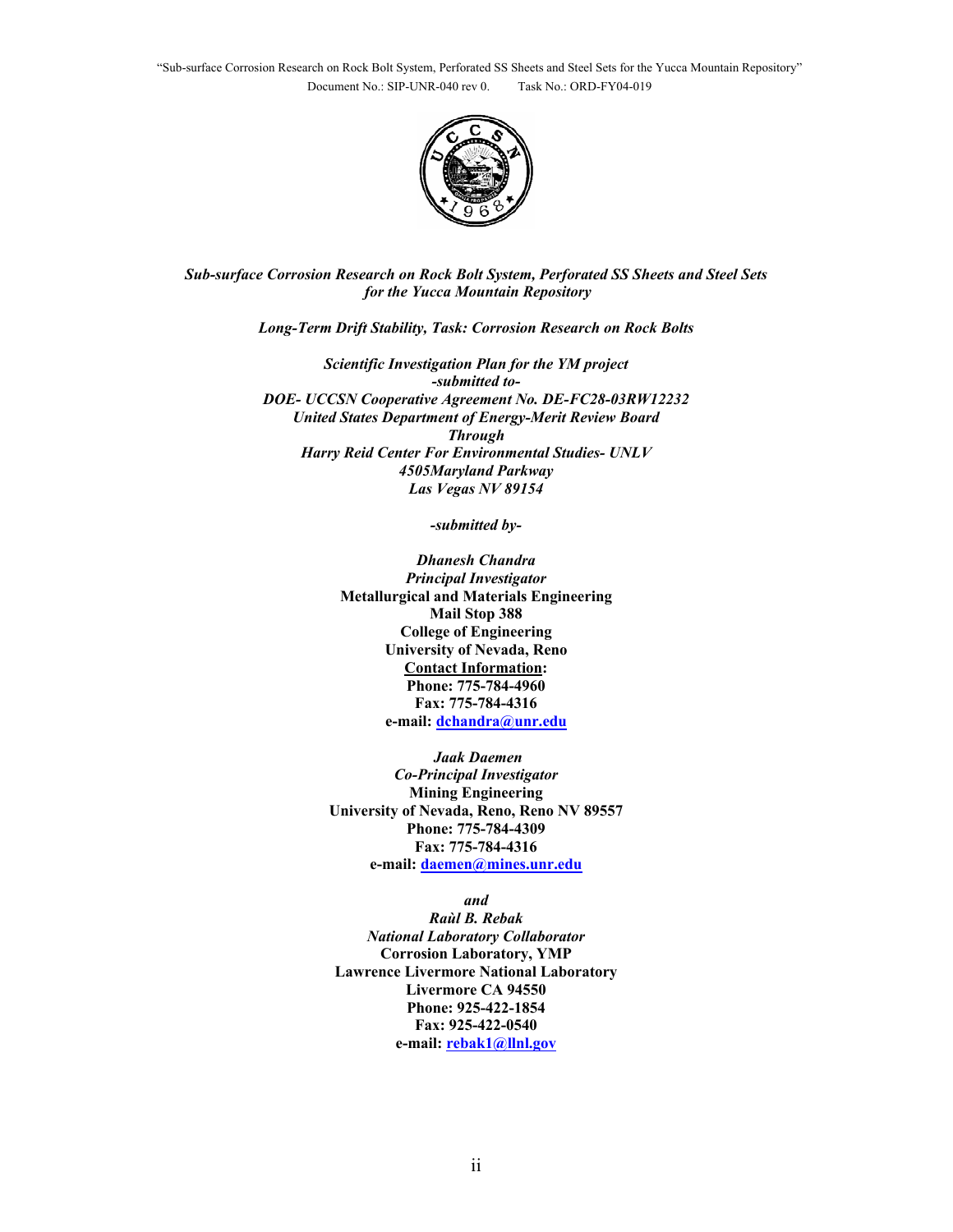# **Table of Contents**

| $\mathbf{I}$ . | Introduction                                 |    |
|----------------|----------------------------------------------|----|
| $\prod$ .      | Scope, Objectives and Subtasks               |    |
| III.           | Methods and Approach                         | 7  |
| IV.            | Procurements and Subcontracts                | 19 |
| V.             | Control of Samples                           | 20 |
| VI.            | <b>Implementing Procedures and Standards</b> | 20 |
| VII.           | Equipment                                    | 21 |
| VIII.          | Hold Points and Decision Points              | 22 |
| IX.            | Records, Reports and Submittals              | 22 |
| X.             | Verifications and Reviews                    | 23 |
| XI.            | Software                                     | 23 |
| XII.           | Interfaces Controls                          | 23 |
| XIII.          | Schedule                                     | 23 |
| XIV.           | References                                   | 24 |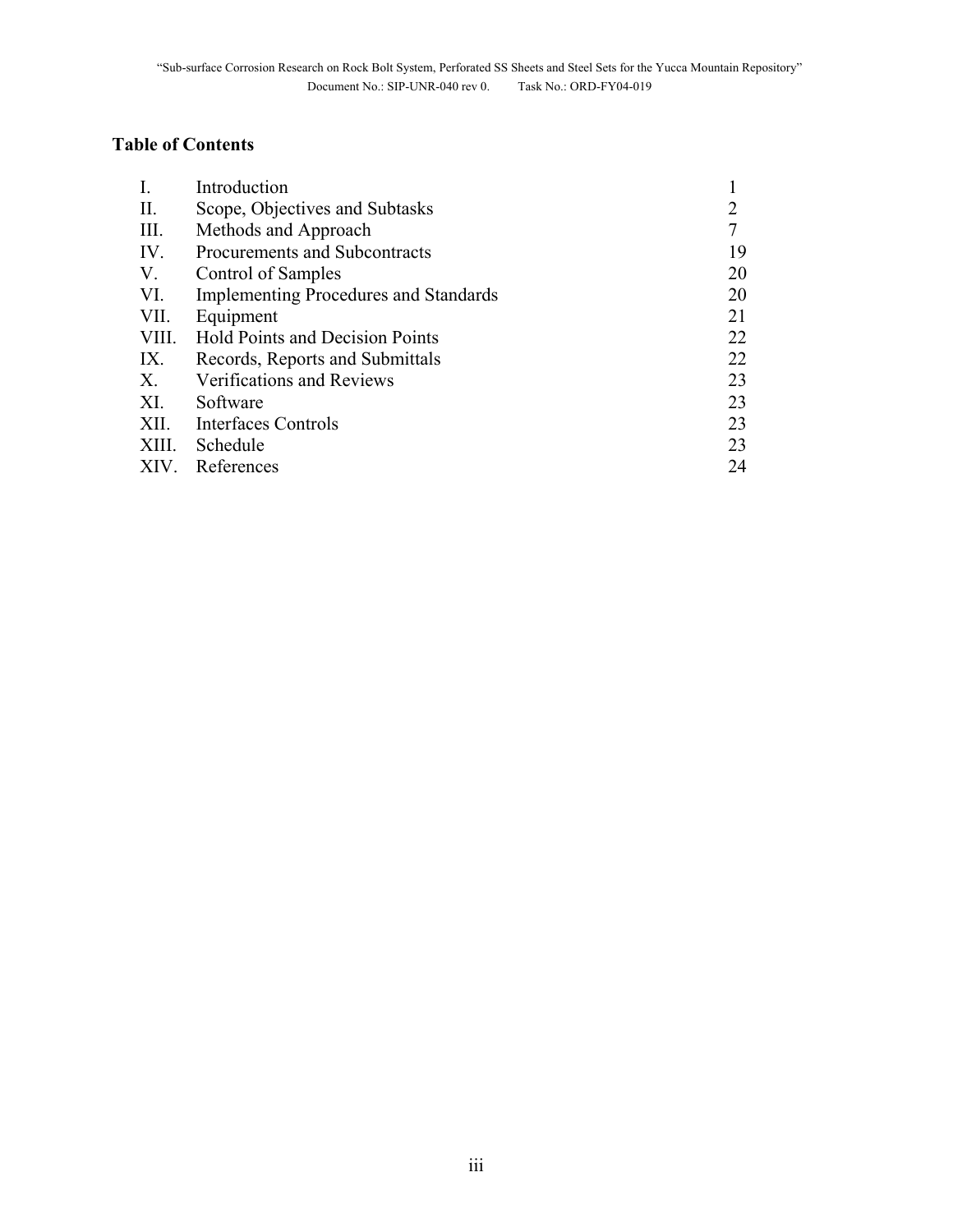# **I. Introduction**

The objective of the proposed investigation is to conduct corrosion research and predict the durability of rock-bolts and other underground metallic roof supports. In critical areas, it is possible to use highly corrosion resistant steels for rock bolts at Yucca Mountain (YM) repository, as the steel rock bolts, as well as other materials such as Bernold type shields for tunnels at YM site [1-4]. In addition, there is propensity for stress corrosion cracking as well as hydrogen induced cracking in rock bolts likely to occur in YM repository emplacement under drift conditions. As corrosion of these materials for underground support structures depends on the YM environmental constraints, loading, and temperatures, it is necessary to evaluate different materials with a wide range of corrosion rates for the rock bolts, particularly important for SCC and HE resistance which incorporate these conditions. Thus these studies will enable DOE to more accurately model for long-term predictions of drift stability during YM repository service. It is proposed that the following subtasks be performed to further this goal. The tables below describe the proposed materials for the rock bolts and steel sets as well as the types of tests important corrosion tests of significance to determine the optimal materials for use at the YM underground repository.

We will start corrosion research using different types of tests on the proposed new alloys, Swellex, Split set, CT rock bolts, and rock bolts in service at YM test site for 5 to 7 year supplied by DOE. We will have a database for corrosion rates of materials important for repository as the work progresses. In the previous project we have studied medium carbon steel rock bolts, but there are still two important tests that we could not complete earlier in Task 18 due difficulties with machining and time constraints; these are *stress corrosion cracking* tests. Other test that remains is the *dry oxidation test*. Steels sets have been extensively studied in the Task 18 (2000-2003). Please see Figure1 RB and I-Beam). The proposed research for this project is divided into *eight different subtasks* and summary of the baseline YMP conditions, anticipated accomplishments. A body of evidence of corrosion rates



Figure 1. Photographs of rock bolts (left) and steel set (I-beam-middle) already being studied at UNR; we have a few more tests left on these materials to perform. The new materials are stainless and other highly corrosion resistant alloys for rock bolts, and steel sets (not shown here). We will also study new "Bernold type" perforated underground support steel sets (right). Swellex bolts stored at Mitholz on Alp Transit Lotschberg in Switzerland and expansion of Swellex bolt into contact with rock by high pressure water. (Bottom)

for various materials will be gathered and compared to a bench mark test. The value of each subtask is also indicated in this summary Table 1. Experimental procedures are listed in the later sections. MCB = Medium Carbon Steel (Figure 1-left), LCS = Low Carbon Steel LCS (Figure 1-middle), BPRS= Bernold Perforated Stainless Steel Roof Support (Figure1-right), SS = Stainless Steel (not shown).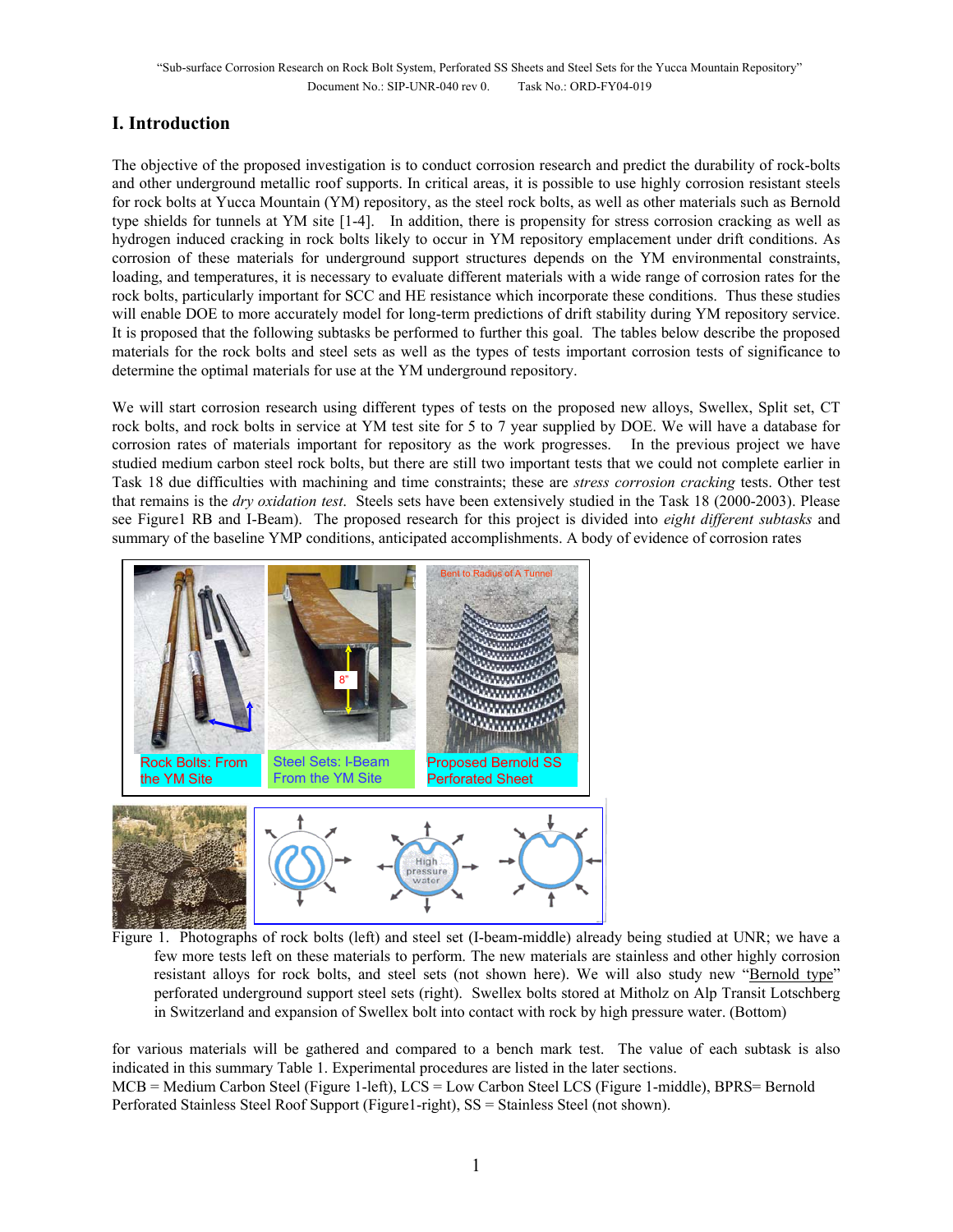# **II. Scope, Objectives and Subtasks**

## II.1: Scope

### **Subtask: Sub-surface corrosion research on rock bolt system, perforated SS sheets and steel sets for the Yucca Mountain repository.**

This work is subject to UCCSN QA requirements.

This work will collect corrosion results using both electrochemical and classical techniques.

This SIP presents an independent confirmatory study supporting previously gathered info. This will build upon previous work detailed in SIP-UNR-018 [1] and TR-03-017 [2]. This previous work was subject to UCCSN QA requirements.

### II.2: Objectives

The following table details the objectives of the subtask. Table 1: Summary of Subtasks

| raoic 1. Bunningi y or Bublashs |                                                                              |                         |
|---------------------------------|------------------------------------------------------------------------------|-------------------------|
| Subtask No. and                 | Types of Materials or Test to be performed                                   | Anticipated             |
| Description                     | See DCN #2                                                                   | Accomplishments         |
| 1. Selection of Alloys          | Rock Bolts (Swellex bolts, CT, and others supplied by DOE in                 | Sample preparation      |
| for Rock bolts,                 | addition to materials procured from vendors). Bernold type support           | for commercial rock     |
| Bernold Type                    | material that has localized strain will be tested by using cold rolled       | bolts (RB) and          |
| supports. (Also tests           | steels (with different degree of hardness) commonly used for these           | potential new alloys    |
| involving rock bolts            | supports. Cut-out samples from Bernold sheets will also be tested.           | for YM project to be    |
| already installed at            | (Screening test samples will be prepared on many samples either cut          | tested in Subtask 2     |
| YM test site for 5-7            | from new alloys, from actual rock bolts (new or on service at YM             | and 6 for screening.    |
| years, if provided by           | site), and Bernold type shields for comparison with baseline                 |                         |
| DOE)                            | material.                                                                    |                         |
| 2. Electrochemical              | 1. Polarization Resistance Tests [For corrosion rates (CR)]                  | Determination of        |
| tests                           | (a) Effect of Electrolyte, (b) Effect of Temperature, (c) Effect of          | corrosion rates of      |
| to evaluate corrosion           | Different Alloy material, (d) effect of work hardening. 2. Cyclic            | different materials for |
| rate and possible               | Polarization tests (limited tests) 3. Corrosion Potential vs. Time,          | YM site, to determine   |
| corrosion                       | *Constant Potential tests to obtain samples for XPS work for                 | effect of temperature,  |
| mechanisms                      | determination of corrosion mechanisms.                                       | concentration of YM     |
|                                 | Detailed tests will be made on samples that show promise with the            | waters, samples for     |
|                                 | lowest corrosion rates as compared to the baseline sample.                   | mechanistic studies.    |
| 3. Electrochemical              | These are complementary electrochemical tests to check for                   | Checks the various      |
| Impedance                       | consistencies on selected samples.                                           | effects obtained in     |
| Spectroscopy (EIS)              |                                                                              | Subtask No. 2 tests     |
| 4. Environmental                | Stress Corrosion Cracking and Hydrogen Embrittlement Studies will            | This will give closest  |
| <b>Assisted Corrosion</b>       | be preformed at UNR using a Slow Strain Rate Testing (SSRT)                  | to near field test of   |
| Tests                           | mechanical testing machine. New Nano mechanical tests will be                | mechanical behavior     |
| (Combined                       | performed to mechanically characterize thin corrosion films in-situ          | under the influence of  |
| electrochemical-                | electrochemical test. In-situ applied potential tests (or open circuit),     | the electrochemical     |
| mechanical tests                | as well as ex-situ strain rate sensitivity tests will be performed on        | environment             |
| under dynamic                   | selected samples after the CR rates have been determined in Subtask          | experienced using       |
| stresses)                       | No. 2.                                                                       | YM waters for rock      |
|                                 |                                                                              | bolts.                  |
| 5. Hydrogen                     | Devanathan-Staruchi Cell systems available at UNR will be used for           | Amount of hydrogen      |
| Permeation tests                | this test on rock bolts and Bernold type sheet materials. A modified         | trapped and             |
|                                 | quartz cell will be used for $(20-96^{\circ}C)$ temperature tests. Important | transported in a        |
|                                 | for hydrogen related cracking resulting failures of bolts under stress.      | metal.                  |
| 6. Classical ASTM               | YM Water Spray test or Fog Test with 100x YM water (using new                | Corrosion rates by      |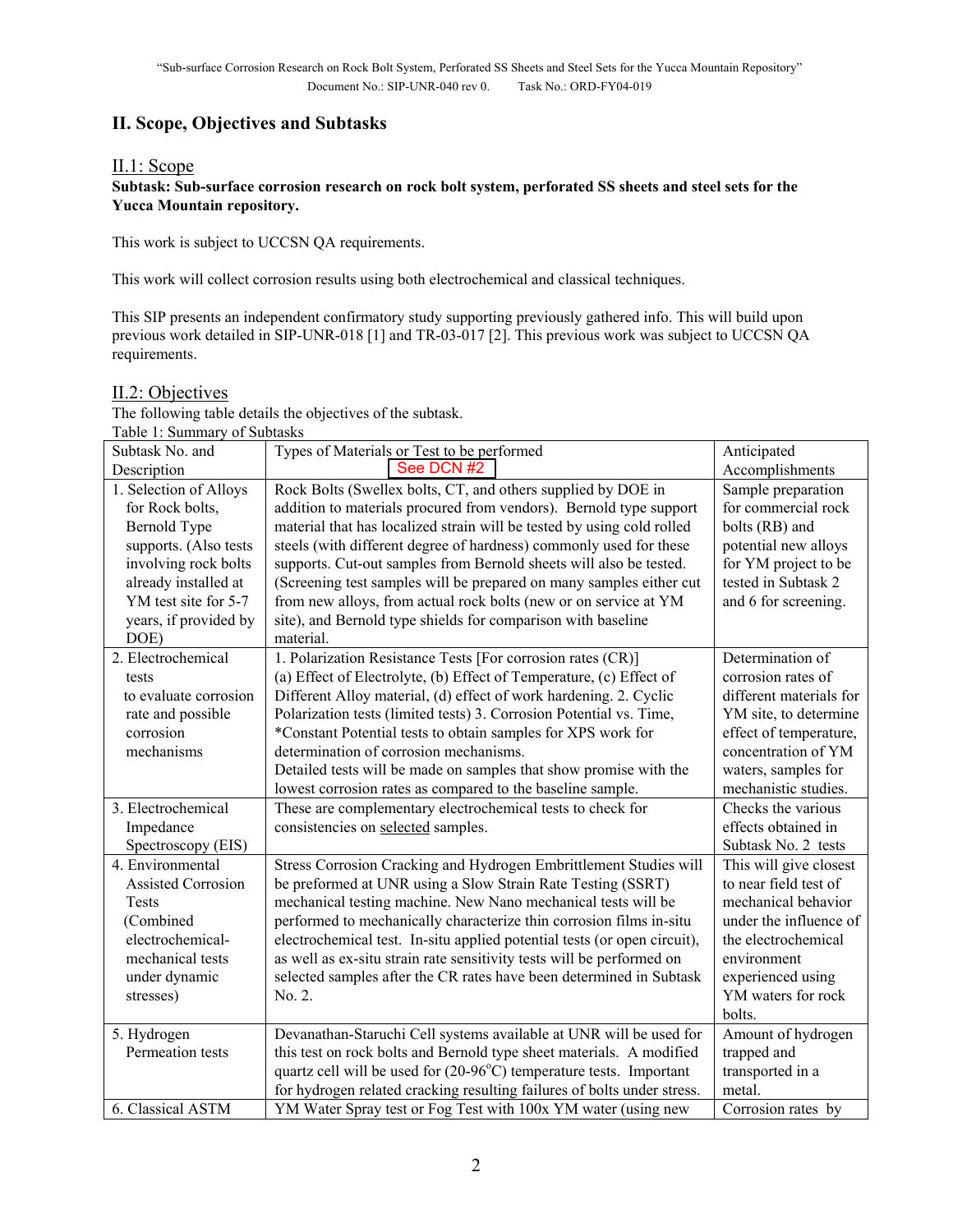| Type Immersion<br>tests                                                                                          | water chemistry to be furnished by DOE), Cyclic Humidity tests (G-<br>60) classical tests to determine corrosion rates.                                                                                                                                                                                                                                                                                                                                                                                                                                                                                                                                                              | conventional ASTM<br>tests using YM                                                                                                                                        |  |
|------------------------------------------------------------------------------------------------------------------|--------------------------------------------------------------------------------------------------------------------------------------------------------------------------------------------------------------------------------------------------------------------------------------------------------------------------------------------------------------------------------------------------------------------------------------------------------------------------------------------------------------------------------------------------------------------------------------------------------------------------------------------------------------------------------------|----------------------------------------------------------------------------------------------------------------------------------------------------------------------------|--|
|                                                                                                                  |                                                                                                                                                                                                                                                                                                                                                                                                                                                                                                                                                                                                                                                                                      | waters                                                                                                                                                                     |  |
| 7. "Dry" Oxidation<br>tests                                                                                      | "Dry" Oxidation Tests will be performed on all alloys including<br>LCS, MCS, 4340, and other RB supplied by DOE. More precise<br>Thermogravimetric Analyzer (TGA) tests are designed to determine<br>the weight changes in rock bolt* and other materials** as result of<br>oxidation of materials (under controlled humidity). *Commercial<br>Swellex, CT and other rock bolts from DOE and C-22 <sup>**</sup> with lowest<br>corrosion rate.                                                                                                                                                                                                                                       | Dry oxidation tests<br>will be performed<br>using YM water<br>vapor to test the<br>amount of weight<br>changes during<br>exposure of rock<br>bolts and other<br>materials. |  |
| 8. Characterization                                                                                              | Metallographic analyses of samples before and after corrosion tests<br>using standard optical microscopy. Scanning Electron Microscopy<br>(SEM) and energy dispersive analyses (EDS) will be used to<br>evaluate chemical compositions at UNR. Transmission Electron<br>Microscopy (TEM) at either UNR or Uni. of Illinois/ LBNL. Phase<br>Analyses by X-ray diffraction at UNR at temperatures. X-ray<br>Photoelectron Microscopy (XPS) at PNNL (Washington). Optional<br>synchrotron- in-situ electrochemical tests (arrangements yet to be<br>made) will be performed at Brookhaven National Laboratory. These<br>tests will be performed on as needed basis on selected samples. | These will give<br>mechanisms of<br>corrosion using<br>different test<br>conditions to observe<br>the effect of material<br>and environment on<br>corrosion rates.         |  |
| Note No.1. As we gather the body of evidence, we will summarize the corrosion rates obtained from different rock |                                                                                                                                                                                                                                                                                                                                                                                                                                                                                                                                                                                                                                                                                      |                                                                                                                                                                            |  |
| bolts and other supporting materials being considered for the YM project, as well as new materials that          |                                                                                                                                                                                                                                                                                                                                                                                                                                                                                                                                                                                                                                                                                      |                                                                                                                                                                            |  |
| will be investigated. The corrosion rates will be compared with benchmark "rock bolts" and sheet                 |                                                                                                                                                                                                                                                                                                                                                                                                                                                                                                                                                                                                                                                                                      |                                                                                                                                                                            |  |
| materials.                                                                                                       |                                                                                                                                                                                                                                                                                                                                                                                                                                                                                                                                                                                                                                                                                      |                                                                                                                                                                            |  |
| Note No. 2. The approximate field conditions will be used by testing the metal samples at different temperatures |                                                                                                                                                                                                                                                                                                                                                                                                                                                                                                                                                                                                                                                                                      |                                                                                                                                                                            |  |
| ranging between room temperature to 96°C by adjusting the water chemistry furnished by DOE in 1x,                |                                                                                                                                                                                                                                                                                                                                                                                                                                                                                                                                                                                                                                                                                      |                                                                                                                                                                            |  |
|                                                                                                                  | 10x and 100x concentrations.                                                                                                                                                                                                                                                                                                                                                                                                                                                                                                                                                                                                                                                         |                                                                                                                                                                            |  |

# II.3 Subtasks

All subtasks are subject to Q requirements. Any subtask that is changed to non-Q at any point during the task requires notification of the DOE Technical Task Representative with justification.

## **Subtask1. Selection of Alloys and Machining of Specimens for Rock Bolts, Steel Sets, Wire Meshes and other Perforated Sheets Roof Support Materials. (CR= Corrosion rate).**

| No.            | Type of Material                                              | Alloys                                                                                                                | <b>Screening Test</b><br>Methodology                                                                                                                             | <b>Selection of Materials/Sample</b><br>machining for Corrosion tests                                                                                                                              |
|----------------|---------------------------------------------------------------|-----------------------------------------------------------------------------------------------------------------------|------------------------------------------------------------------------------------------------------------------------------------------------------------------|----------------------------------------------------------------------------------------------------------------------------------------------------------------------------------------------------|
| A.             |                                                               | Medium carbon steel<br>Rock Bolts (RB)<br>(Relatively High CR-<br>Baseline material)                                  | $ASTM G-5$<br>Electrochemical tests in<br>1x YM Water DTN No.<br>LB0101DSTTHCR1.001                                                                              | Samples to be machined for stress<br>corrosion and dry oxidation tests                                                                                                                             |
| $\mathbf{B}$ . | Commercial<br>Rock bolts to be<br>obtained from<br><b>DOE</b> | Swellex Rock bolts,<br>Super-Swellex and<br>new Swellex Mn 24<br>type (From either YM<br>site or will be<br>procured) | or updated chemistry<br>at 25, 45, 65, 85 $^{\circ}$ and<br>others as needed.<br>(Please Note: After the<br>screening<br>tests<br>are<br>performed<br>will<br>we | Samples to be machined for Stress<br>corrosion/hydrogen embrittlement,<br>Potentiodynamic tests for estimating<br>corrosion rates, Classical ASTM<br>Immersion, cyclic humidity, and fog<br>tests. |
| $\mathcal{C}$  |                                                               | Split set friction rock<br>stabilizers from DOE                                                                       | confer with DOE<br>to<br>proceed with the detailed                                                                                                               | Sample machining for Subtask<br>No.2.                                                                                                                                                              |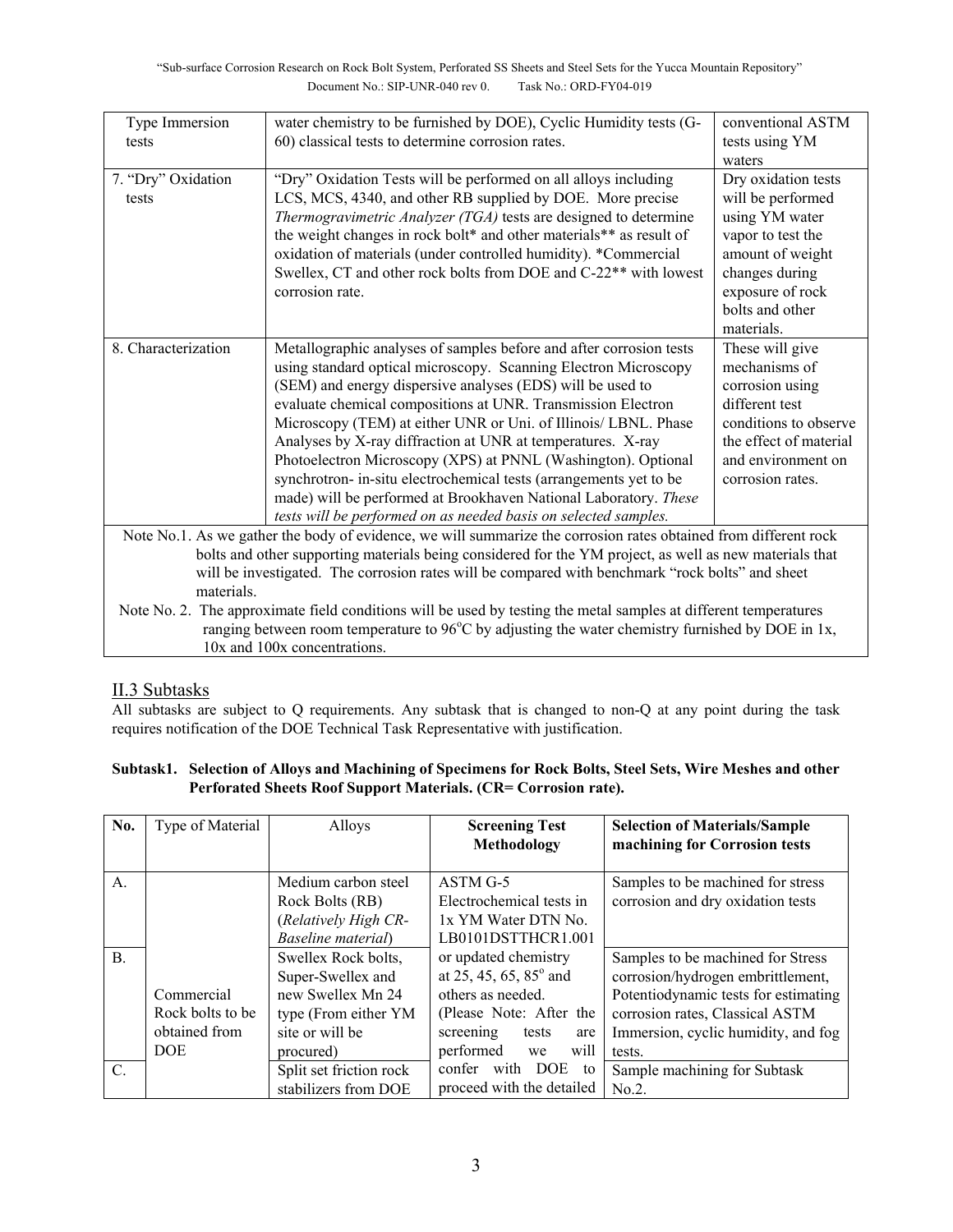| D.             |                           | CT Rock bolts from      | tests such as long-term | Sample machining for Subtask No.    |
|----------------|---------------------------|-------------------------|-------------------------|-------------------------------------|
|                |                           | <b>DOE</b>              | ASTM classical tests,   | 2                                   |
|                |                           | Faceplates for Swellex  | and<br>selected<br>on   | Samples for Subtask No. 2 and 4     |
|                |                           | bolts                   | materials.)             |                                     |
| Ε.             |                           | Bernold Type            |                         | Sample machining for Subtask No.2   |
|                |                           | reinforcement steel     |                         | and $4$ .                           |
|                |                           | lining. (Strain         |                         |                                     |
|                |                           | hardening effects       |                         |                                     |
|                | Manufactured in           | expected in the         |                         |                                     |
|                | Switzerland $\rightarrow$ | punched-out areas will  |                         |                                     |
|                |                           | be evaluated)           |                         |                                     |
| $F_{\cdot}$    |                           | High Strength Low       |                         | Samples for screening test in       |
|                |                           | Alloy 4340 Steel for    |                         | Subtask No. 2                       |
|                | Plates or rods            | RB                      |                         |                                     |
| G.             | will be procured          | SS 316Lfor RB           |                         | Samples for screening tests         |
| H.             | for tests from            | Other Commercially (    |                         | Samples for screening tests         |
|                | vendors. Efforts          | Ex:RB C-22 type         |                         |                                     |
|                | will be made to           | available stainless     |                         |                                     |
|                | obtain                    | steel Rock bolts and    |                         |                                     |
|                | commercial                | <b>Sheets</b>           |                         |                                     |
| $\mathbf{I}$ . | RB's, if                  | <b>Duplex Stainless</b> |                         | Plates and rod specimens to be      |
|                | available, for            | Steels: AL6XN, 254-     |                         | machined for test in Subtask No. 2  |
|                | tests.                    | SMO for RB and          |                         | and 4.                              |
|                |                           | <b>BPRS</b>             |                         |                                     |
| J <sub>1</sub> |                           | C-22 for RB $(Low)$     |                         | Plates and rod specimens to be      |
|                |                           | CR-Baseline Material)   |                         | machined for test in Subtask No. 2, |
|                |                           |                         |                         | 4 and 5.                            |
|                |                           |                         |                         |                                     |

| <b>Subtasks</b> | <b>Subtask No. 2 and 3 Electrochemical Tests</b>                                               |
|-----------------|------------------------------------------------------------------------------------------------|
|                 | Alloys listed in subtask No.1                                                                  |
|                 | Standard Salt environment ASTM baseline tests will also performed as reference.                |
| <b>Subtask</b>  | Electrochemical tests involving, Corrosion Potential, $E_{corr}$ vs. Time.                     |
| No. 2A.         |                                                                                                |
| Subtask         | 3x Polarization Resistance Tests (ASTM G-59)                                                   |
| No. 2B.         | 1. Effect of Electrolyte Concentration 2. Effect of Temperature 3. Effect of Different Alloys. |
|                 | 4. Effect of Work Hardening                                                                    |
| Subtask         | Cyclic Polarization (ASTM G-61)                                                                |
| No. 2C.         |                                                                                                |
| <b>Subtask</b>  | Constant Potential Tests and Samples will be examined by XPS for surface analyses depth        |
| No. 2D          | profiles                                                                                       |
| <b>Subtask</b>  | Electrochemical Impedance Spectroscopy (EIS) The passivation phenomenon in corrosion           |
| No. 3           | process. This is a complimentary test performed at different temperatures and YM water         |
|                 | concentrations.                                                                                |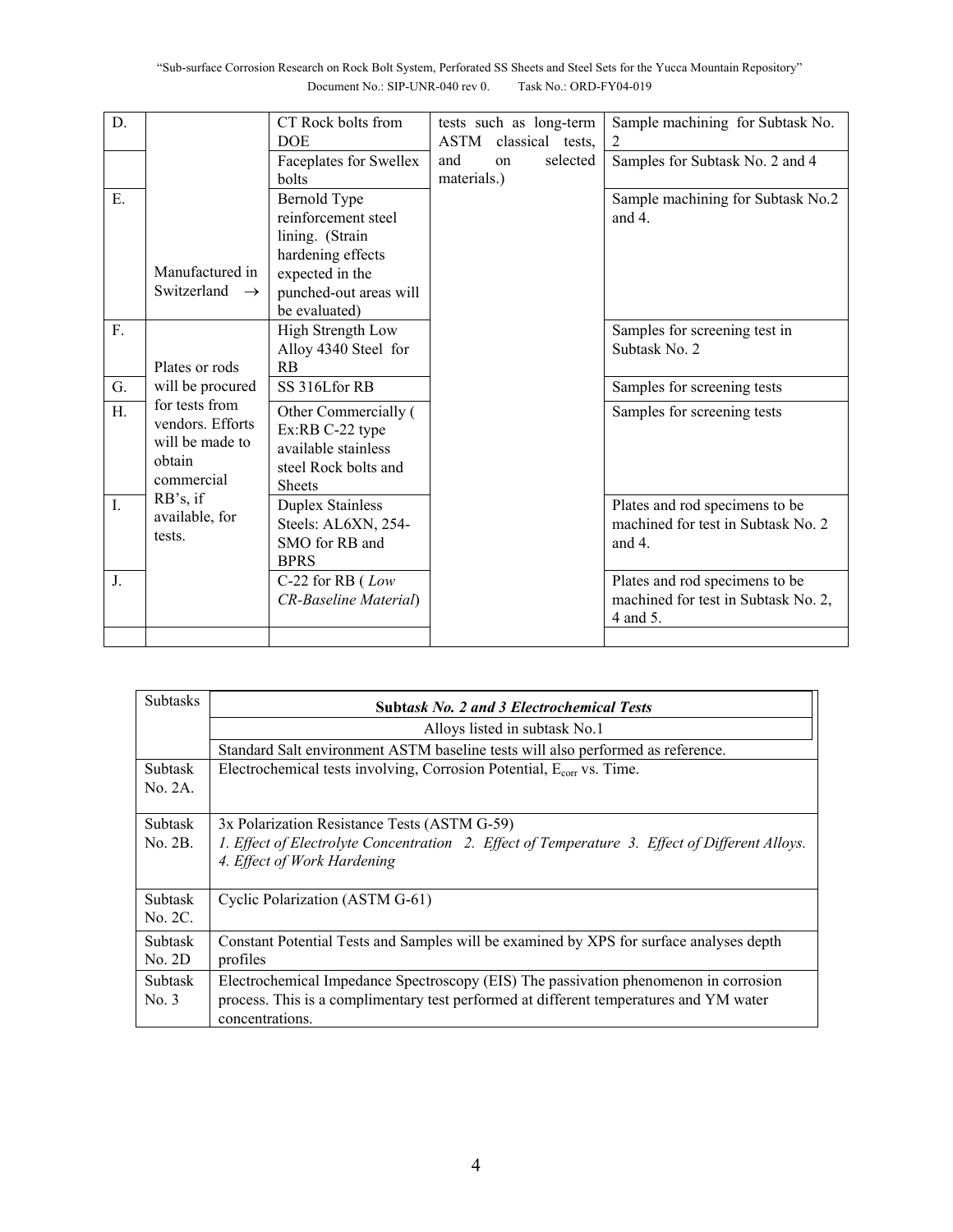| Subtask No. 4                    | <b>Subtask No. 4 Environmental Assisted Corrosion (EAC) Tests</b>                                                                                                                                                                                                                                                                                   |  |  |
|----------------------------------|-----------------------------------------------------------------------------------------------------------------------------------------------------------------------------------------------------------------------------------------------------------------------------------------------------------------------------------------------------|--|--|
|                                  | Standard environment ASTM baseline tests will also performed as reference.                                                                                                                                                                                                                                                                          |  |  |
|                                  | The low carbon steel (already investigated) will used as a reference or baseline for these<br>studies.                                                                                                                                                                                                                                              |  |  |
|                                  | Alloys Listed in Table 1.                                                                                                                                                                                                                                                                                                                           |  |  |
| Subtask No. 4A                   | Stress Corrosion Cracking and Hydrogen Embrittlement Studies will be preformed<br>UNR using the SSRT mechanical testing machine.                                                                                                                                                                                                                    |  |  |
| Subtask No. 4B<br>Subtask No. 4C | Perform Using Slow Strain Rate Testing (SSRT)<br>In-situ applied potential tests (ASTM G129)<br>Ex-situ Strain Rate Sensitivity Tests (Samples will be charged at 5 mA/cm <sup>2</sup> cathodically<br>for one week in $5\%$ H <sub>2</sub> SO <sub>4</sub> and mounted on the mechanical testing machine to<br>obtain stress strain curves in air. |  |  |

| <b>Subtask No. 5 Hydrogen Permeation</b> |                                                                                                                                                                                                                                                                                   |  |
|------------------------------------------|-----------------------------------------------------------------------------------------------------------------------------------------------------------------------------------------------------------------------------------------------------------------------------------|--|
|                                          | YM rock bolt MCS, Low Alloy High Strength Steel (4340), 316L and Related Commercial SS Rock Bolts,<br>and $C-22$                                                                                                                                                                  |  |
| Subtask No. 5                            | Devanathan-Staruchi Cell systems available at UNR will be used for this test. We have the<br>IP's for the use of this instrument and tests have already been performed on rock bolt and<br>I-beam materials. A modified quartz cell will be used for (20-85°C) temperature tests. |  |

| <b>Subtask No. 6. Immersion Corrosion Tests</b>                                                                                                      |                                                                               |  |  |  |  |  |  |  |
|------------------------------------------------------------------------------------------------------------------------------------------------------|-------------------------------------------------------------------------------|--|--|--|--|--|--|--|
| YM rock bolt MCS, Low Alloy High Strength Steel (4340), 316L and Related Commercial SS Rock Bolts,<br>RBC-22 SS RB, Duplex Stainless Steel, and C-22 |                                                                               |  |  |  |  |  |  |  |
|                                                                                                                                                      |                                                                               |  |  |  |  |  |  |  |
| Subtask No. 6A.                                                                                                                                      | YM Water Spray test or Fog Test ASTM<br>(No controlled Potential)             |  |  |  |  |  |  |  |
| Subtask No. 6B.                                                                                                                                      | ASTM G-31/G1 at 100x YM water (or New water chemistry to be furnished by DOE) |  |  |  |  |  |  |  |
| Subtask No. 6C.                                                                                                                                      | Cyclic Humidity test (G-60)                                                   |  |  |  |  |  |  |  |

| Subtask | <b>Subtask No. 7 Dry Oxidation Tests</b>                                                     |  |  |  |  |  |  |  |  |  |  |  |
|---------|----------------------------------------------------------------------------------------------|--|--|--|--|--|--|--|--|--|--|--|
| No. 7   | YM rock bolt MCS, Low Alloy High Strength Steel (4340), 316L and Related Commercial SS       |  |  |  |  |  |  |  |  |  |  |  |
|         | Rock Bolts, RBC-22 SS RB, Duplex Stainless Steel, and C-22                                   |  |  |  |  |  |  |  |  |  |  |  |
|         | Dry Oxidation Tests. In this we will perform standard ASTM G-54 for all alloys including     |  |  |  |  |  |  |  |  |  |  |  |
|         | LCS, MCS, 4340, and others. Based on the initial results of the G-54 tests, we may perform   |  |  |  |  |  |  |  |  |  |  |  |
|         | additional (and more precise) <i>Thermogravimetric Analyzer (TGA)</i> tests to determine the |  |  |  |  |  |  |  |  |  |  |  |
|         | weight loss rock bolt MCS steel, I -beam steel, stainless steels, and C-22.                  |  |  |  |  |  |  |  |  |  |  |  |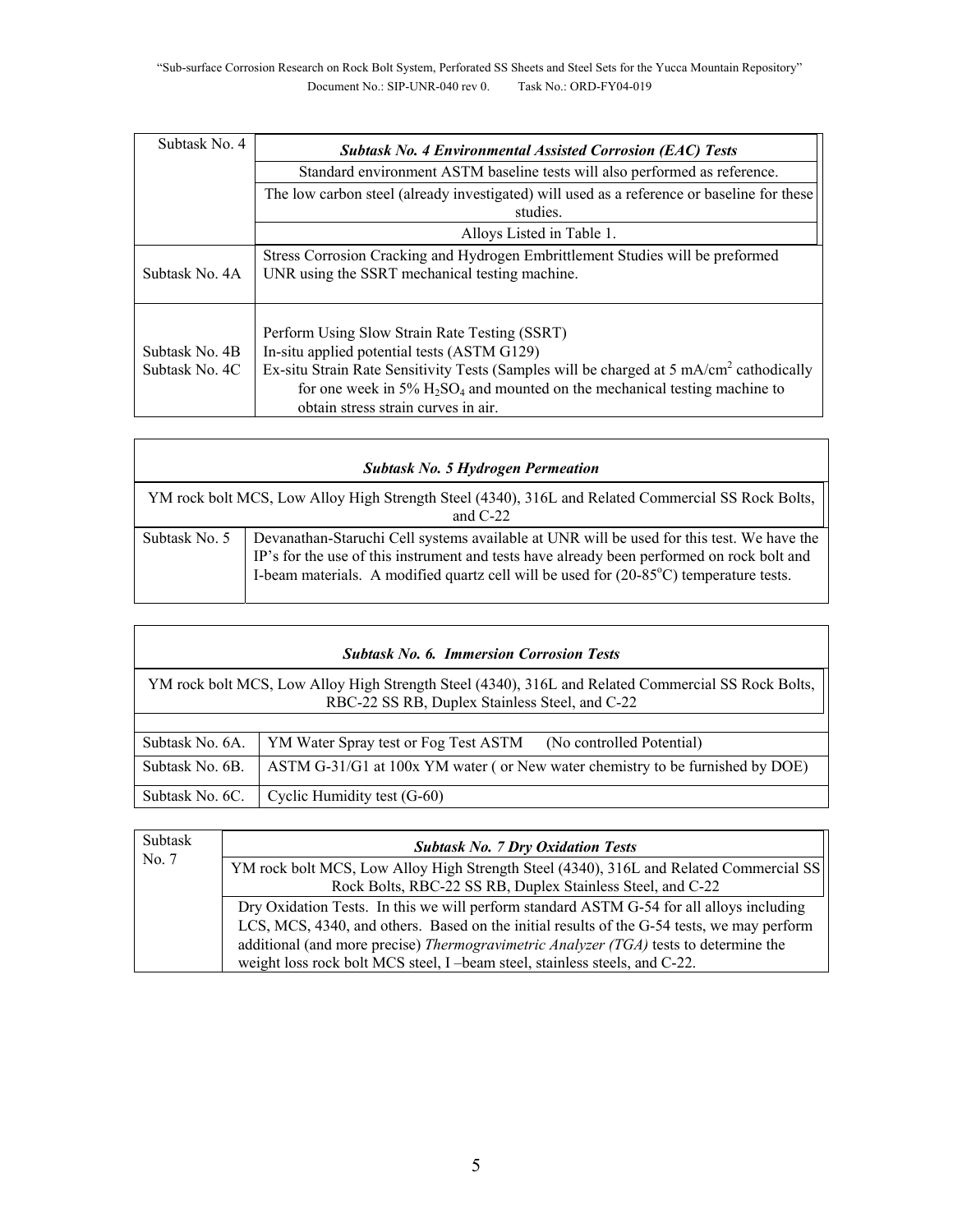| <b>Subtask</b> | <b>Subtask No. 8. Characterization</b>                                                                                                                                                                                                                         |  |  |  |  |  |  |  |  |  |
|----------------|----------------------------------------------------------------------------------------------------------------------------------------------------------------------------------------------------------------------------------------------------------------|--|--|--|--|--|--|--|--|--|
|                | YM rock bolt MCS, Low Alloy High Strength Steel (4340), 316L and Related                                                                                                                                                                                       |  |  |  |  |  |  |  |  |  |
|                | Commercial SS Rock Bolts, RBC-22 SS RB, Duplex Stainless Steel, and C-22                                                                                                                                                                                       |  |  |  |  |  |  |  |  |  |
|                | Tests on as needed basis                                                                                                                                                                                                                                       |  |  |  |  |  |  |  |  |  |
| Subtask No. 8A | Metallographic Analyses of the samples before and after corrosion tests using standard                                                                                                                                                                         |  |  |  |  |  |  |  |  |  |
|                | optical microscopes with digital photography at UNR.                                                                                                                                                                                                           |  |  |  |  |  |  |  |  |  |
| Subtask No. 8B | Scanning Electron Microscopy (SEM) and energy dispersive analyses (EDS) will be used<br>on as needed basis to evaluate corrosion products and chemical compositions at UNR.<br>Transmission Electron Microscopy (TEM) at either UNR or Uni. of Illinois/ LBNL. |  |  |  |  |  |  |  |  |  |
| Subtask No. 8C | Phase Analyses by X-ray diffraction Analyses at UNR                                                                                                                                                                                                            |  |  |  |  |  |  |  |  |  |
| Subtask No. 8D | X-ray Photoelectron Microscopy (XPS) at PNNL                                                                                                                                                                                                                   |  |  |  |  |  |  |  |  |  |
|                |                                                                                                                                                                                                                                                                |  |  |  |  |  |  |  |  |  |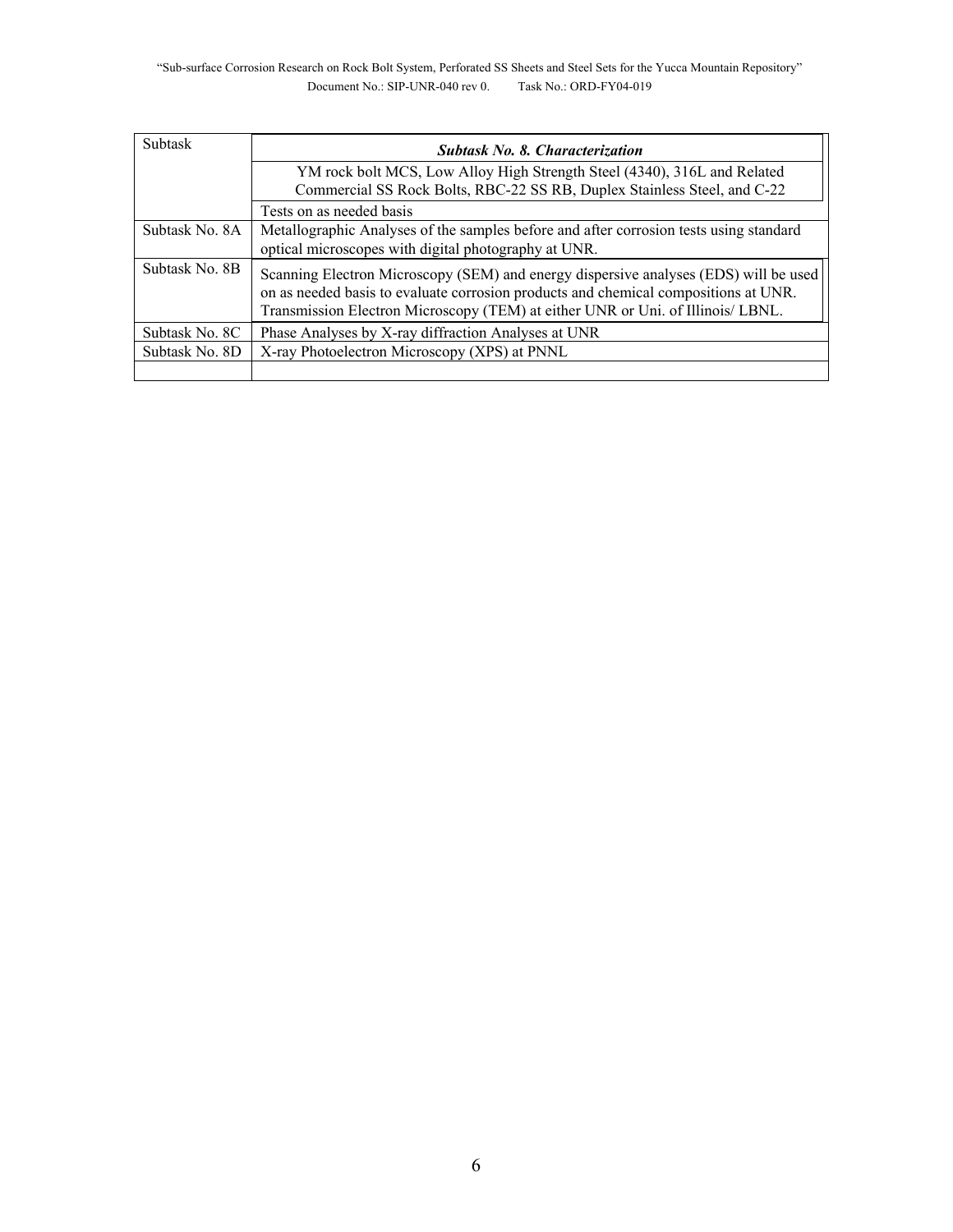# **III. Methods and Approach**

III.1 Description of experimental subtasks

#### **Subtask 1: Selection of Materials for Rock Bolts, Wire Meshes and other Roof Support Materials**

It is proposed that corrosion resistant alloys will be examined as described in Table in Subtask No.1. It is expected that information from this electrochemical screening test will give us a general idea of the corrosion rates under different YM water concentrations. This will provide results on corrosion susceptibility of a variety of materials under varying conditions. The spectrum of alloys proposed will give us a prediction capability under different YM water concentration as well as the temperatures. This subtask involves work in Subtask No.2.

#### **Subtask 2: Electrochemical Tests**

It is proposed that electrochemical tests will be conducted at a computer controlled work station, consisting of a PC loaded with a Potentiostat and software (Gamry Instruments, model DHC2, PC4 (750)/DC105) at our UNR Corrosion laboratory. The experimental set-up for both, polarization and impedance spectroscopy, is illustrated in Figure 3 (taken from Dr. Yilmaz's UNR Dissertation, 2003 on YM project). The simulated waters in the test cell will be conditioned (aerated/de-aerated) by purging a proper gas (oxygen/nitrogen) for two hours, before specimens are immersed. Then freshly finished wet-ground specimens with the final 600-grit emery paper will be immersed into the conditioned waters. From previous experience, they should reach stable open circuit potential (corrosion Potential or Ecorr) within two hours in the conditioned test solution. Then the polarization scanning will be started. The potentiodynamic method (ASTM G59) has previously been found useful to obtain polarization resistance values. A platinum sheet will be used as a counter electrode and solution bridge to overcome the possible noise and instabilities mostly associated with this particular method with low solution concentration combined with high temperatures (65-85°C). Potentiodynamic scans should be started with 300 mV cathodic over potential, and raised from this value linearly up with a sweep rate of 0.166 mV/s. These scans can be extended through the pitting potential regions, until the currents reach a value of approximately 100mA/cm<sup>2</sup>. The linear sections of the polarization curves (E vs. I), around 25 mV anodic and cathodic over potentials, will be selected to determine the polarization resistance  $(R_p)$  values. Corrosion rates will be calculated using those  $R_p$  values determined by the Gamry software, out of manually selected linear portions of the polarization curves, 25 mV above and below the  $E_{\text{corr}}$  of the specimens. The rate calculations will be carried out by the following equation [3,4]:

Corrosion Rate (CR)  
CR=3.27x10<sup>3</sup>.(i<sub>cor</sub>.EW)/
$$
\rho
$$
 (1)

where,  $i_{corr} = 10^6$  B/R<sub>p</sub> and B is constant involving the Tafel constants.

#### *Electrochemical Measurements for the Corrosion Testing*

These studies will be performed to measure the corrosion rate in the aqueous solution. In this the sample is charged anodically to measure its anodic polarization curve and then the cathodic polarization curve by charging it cathodically. Tafel plots can be extrapolated from these polarization data. The intersection of the cathodic and anodic Tafel curve will give us the corrosion rate of the specimen. The hypothetical cathodic and anodic polarization curves are shown in Figure 2. The polarization resistance,  $R_p$ , of a corroding electrode is defined by the equation below as the slope of a potential versus current density at  $i=0$  [3,4].

$$
R_p = (\delta \Delta E / \delta i)_{i=0, dE/dt \to 0}
$$
 (2)

The current density is given by, i. The corrosion current density, i<sub>corr</sub>, is related to the polarization resistance by the coefficient B (Eq.3).

$$
i_{corr} = 10^6 \text{ B/R}
$$
 (3)

where, B is given by Eq. 4

$$
B = \beta_a \beta_c [2.303 (\beta_a + \beta_c)] \tag{4}
$$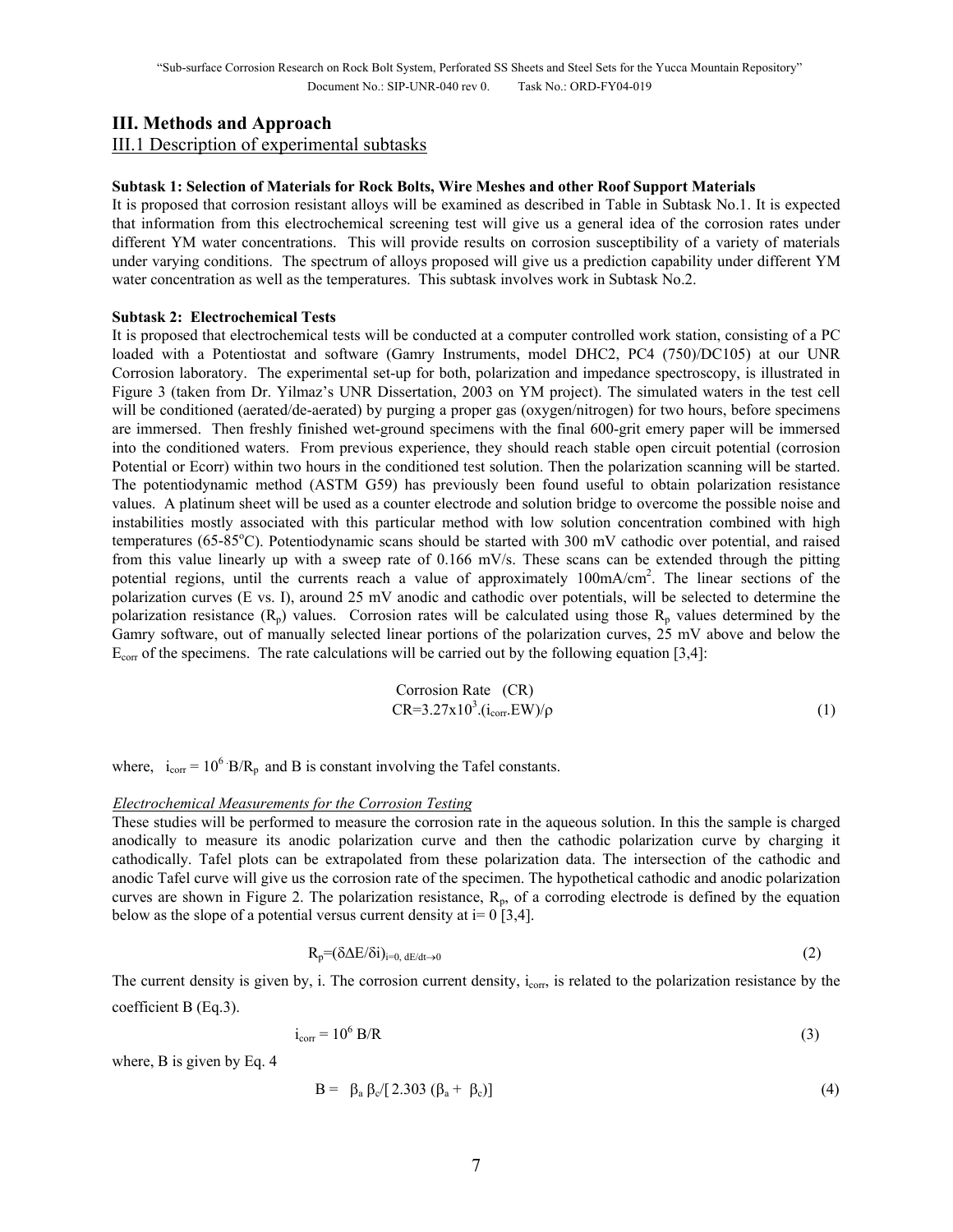where,  $\beta_a$   $\beta_c$  are anodic and cathodic Tafel constants respectively. The corrosion rate (CR) can be determined by Eq.5:

$$
CR = 3.27 \text{ X } 10^{-3} \text{ i}_{\text{corr}} \text{ EW/p} \tag{5}
$$

#### Experimental Procedure

A schematic of typical polarization diagram is shown in Figure 2, and the circuitry for the polarization measurements on a specimen or working electrode (WE) in Figure 3. A filtered direct current (DC) power supply, PS, supplies current (I) to the working electrode, through a second counter or auxiliary electrode (AUX). The potential of the working electrode is measured with respect to reference electrode with a series-connected potentiometer (P) and electrometer null detector (N). The test cell will be constructed to include the test electrode, two auxiliary electrodes, and a luggin capillary with salt-bridge connection to the reference electrode, inlet and outlet for an inert gas, and a thermometer. The suitable test cell that has been constructed at UNR is shown in Figure 4. A 1-liter round bottom flask has been modified by the addition of various necks to permit the introduction



Figure 2. Hypothetical Cathodic and Anodic Polarization Diagram.

of electrodes, gas inlet and outlet tubes, and a thermometer. The Luggin probe-salt bridge separates the bulk solution from the saturated calomel electrode, and the probe tip can be easily adjusted to bring it in close proximity with the working electrode.



Figure 3. Schematic of circuitry for polarization measurements.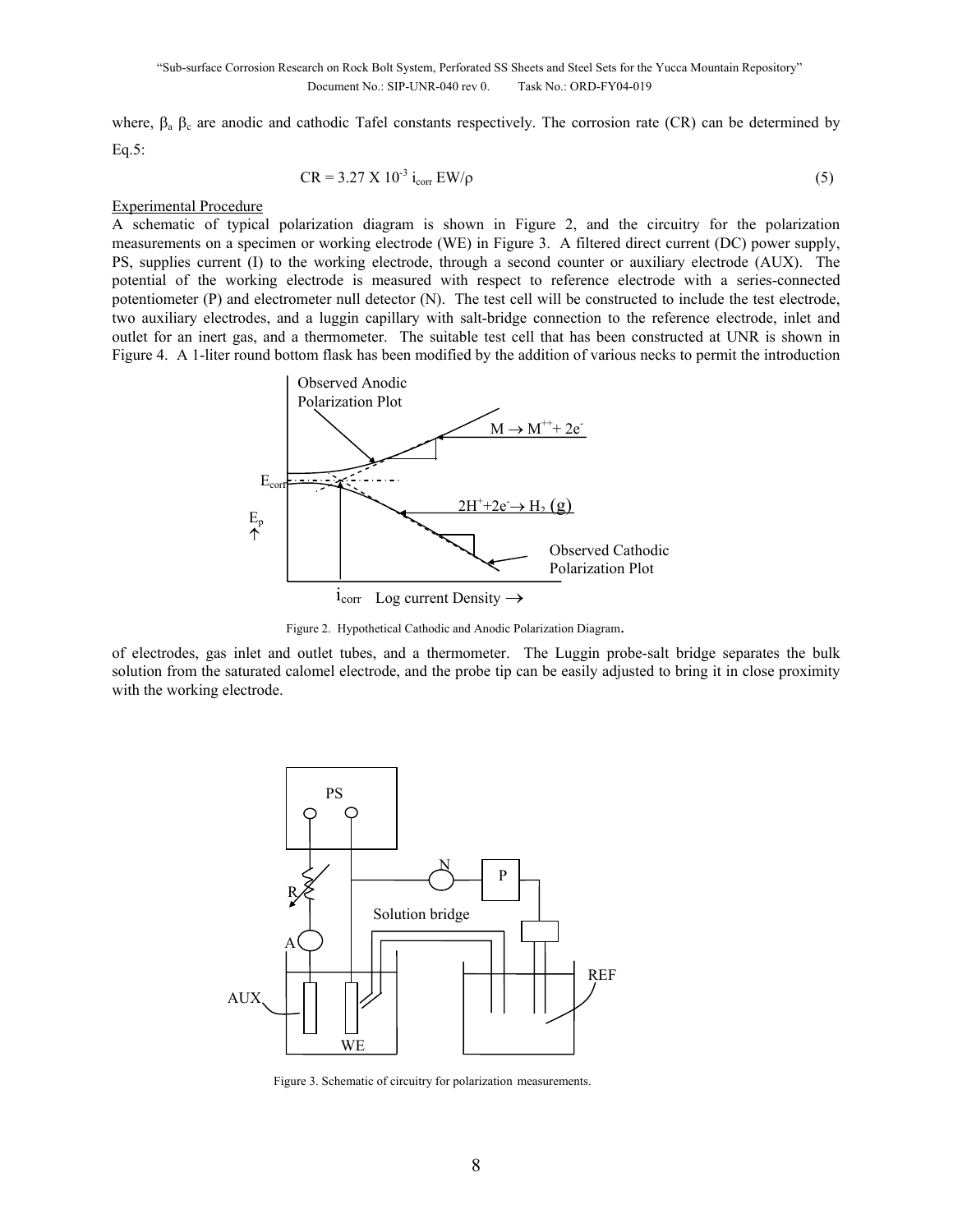

Figure 4. Experimental set-up for potentiodynamic linear polarization and impedance spectroscopy.

#### *Subtask 3. Electrochemical Impedance Spectroscopy*

It is proposed that electrochemical impedance spectroscopy (EIS) be performed at the corrosion potentials (open circuit potentials) of the test specimens using the same cell set-up and the same software as used in the polarization studies, which is introduced in Figure 4. Polarization resistance values can be determined from the real axis intercepts of the obtained semicircles of Nyquist plots of the impedance scans. Please see Figure 5 for polarization curve and the point A through E and the corresponding Nyquist plots in Figure 6. These tests will be used to determine the electrochemical interface leading to activation and passivation events on the carbon and other steel surfaces during polarization experiments. In general, impedance  $Z(\omega)$ , may be expressed in terms of real,  $Z'(\omega)$ and imaginary  $Z''(\omega)$ , components [3,4].

$$
Z(\omega) = Z'(\omega) + Z''(\omega) \tag{6}
$$

The Stern-Geary equation (Eq. 6) provides a direct relationship between the steady state corrosion current and the resistance across the interface, which can be expressed as:

$$
i_{corr} = \left[\frac{\beta_a \beta_c}{2.303(\beta_a + \beta_c)}\right] \left(\frac{1}{R_p}\right)
$$
(7)

where,  $\beta_a$  and  $\beta_c$  are the Tafel constants for the anodic and cathodic partial reactions, respectively and R<sub>p</sub> is the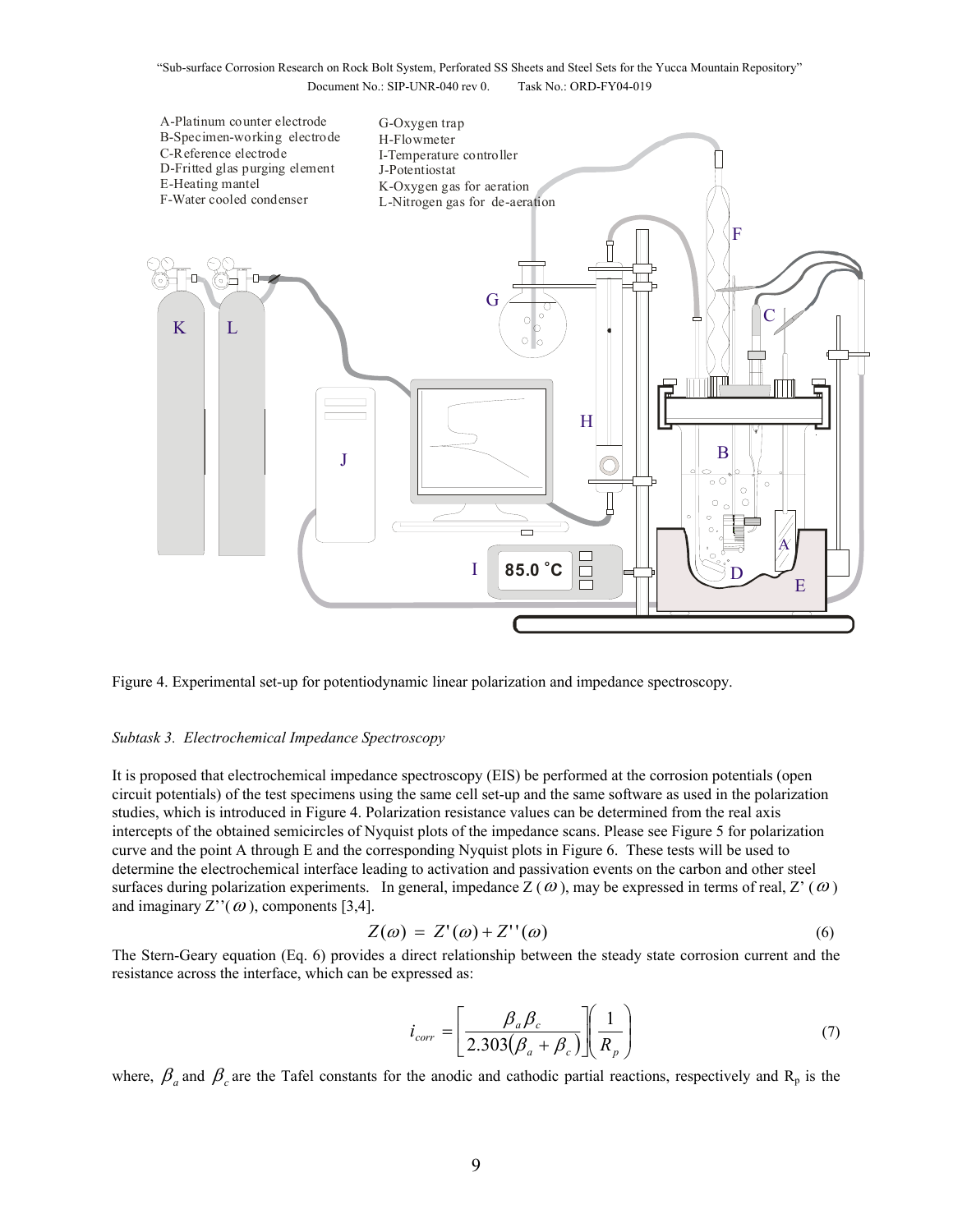polarization resistance. Polarization resistance is given by the difference of the measured impedance at sufficiently

Figures 5 and 6.

low and high frequencies:  $R_p = |Z(j\omega)|_{\omega \to 0} - |Z(j\omega)|_{\omega \to \infty}$  (8) At University of Nevada, Reno we have Gamry Potentiostats with which we can perform Impedance spectroscopy analysis ASTM G106. Nyquist and Bode plots will be obtained for rock bolt steels in YM environment at different concentrations of ionic salts (1x to 500x). To understand the effect of applied potentials on the passivation tendency, and its influence on the impedance change, experiments will also be conducted at different potentials by fixing the electrode potential potentiostatically. Influence of temperature will also be studied  $(45, 65 \text{ and } 85^{\circ}\text{C})$ . Representative plots obtained in our laboratory showing the effect of impedance changes at different potentials applied on the carbon steel electrode exposed to 3.5% NaCl solution with different anions at pH 8 is displayed in



Figure 5. Polarization behavior of carbon steel in 3.5% NaCl + silicate + bicarbonate + sulfate,  $pH = 8$ 



Figure 6. EIS performed at potentials corresponding to points marked in Figure 5.

### **Subtask 4: Environmentally Assisted Corrosion Tests**

*A. Stress-Corrosion Cracking and Hydrogen Embrittlement Tests:* It is proposed that the University of Nevada, Reno's screw–driven SSRT universal machine (United STM-10ES) along its software and a Gamry Potentiostat (DC-105) be used for environmental cracking susceptibility determinations for I-beams. A schematic of the experimental set up is given in Figures 7 and 8. Also, details of the experimental cell and the set-up are given in Figure 8. All SSRT of I-beam (low carbon steel) were carried out with 100X simulated YM water at two different temperatures such as 25  $\degree$ C and 85  $\degree$ C; these will be followed for the rock bolts, studies yet to be performed. The simulated waters will be conditioned (de-aerated) by purging nitrogen gas for at least one hour before specimen immersion. Then, freshly prepared wet-ground specimens with a 600-grit emery paper finish were immediately installed into the cell through the top and bottom central necks using o-ring compression fittings. Then the conditioned de-aerated 100X YM water transferred to the test cell within 10 to 15 seconds without exposing it to air for too long. The cell openings are then closed quickly by threaded o-ring fittings and neck joints, which hold the entire elements of the cell sealed. The installation of the cell on to the universal joints of the SSRT machine should not exceed a total of 4-5 minutes after finishing the specimen preparation. By this rapid installation, possible deaeration loss of the conditioned test solution, subject to effect the open circuit potential of the LCS by letting excessive oxygen in to the cell, should be prevented. After setting the temperature controller to the desired test temperature, open circuit potential monitoring with the Gamry Potentiostat is started. From previous experience, the open circuit potential ( $E_{\text{corr}}$ ) will stabilize around -700 mV<sub>Ag/AgCl</sub> while the temperature will have already reached to the desired values to an accuracy of  $\pm 0.1$  °C. De-aeration by purging nitrogen gas into the test solutions was continuous throughout the tests at a flow rate of 150 ml/min. Then, the conditioned specimens in the test solutions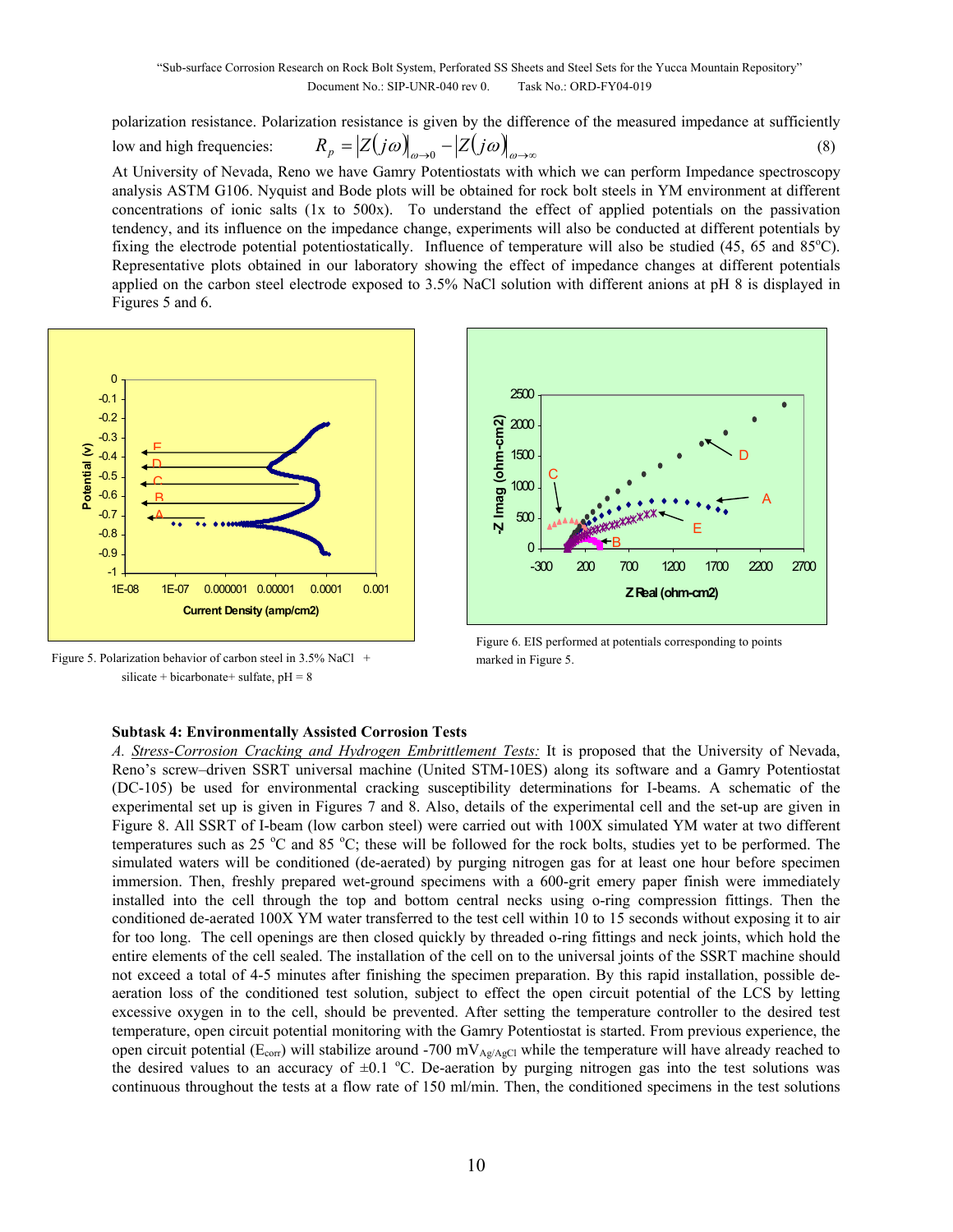were charged for approximately 45 minutes by imposing desired potentials through Potentiostatic method, until the current values were stabilized prior to monitoring stress-strain curves and currents.

Then the SSRT is started with appropriate strain rates from  $10^{-3}/s$  to  $10^{-7}/s$ . During the tests, the changes over the test solutions and specimens were examined, and recorded. After the failure of the specimens, the cell was uninstalled and the pH changes of the test solutions were recorded. Specimens were washed with distilled de-ionized water, and acetone and alcohol, and retained to carry out scanning electron microcopy (SEM), energy dispersive spectral (EDS) analysis, optical microscopy, and reduction of area measurements.

*B. New Nanotechnology Mechanical Testing machine for Corrosion testing:* We are proposing to buy a new MTS XP machine to perform nanoscale mechanical tests. These are particularly useful for corrosion films that are formed in different electrolyte conditions by characterizing surfaces in a few nanometers, such as, for corrosion product formed (dynamically) for properties like hardness and modulus of elasticity can affect the performance of materials under loads. (We would still like to do these tests, as they will be useful for smaller parts. This was expected to be purchased but there were significant budget cuts in the first year, so we cannot buy this machine. Making an indentation with a controlled force, with high displacement and load resolution, while continuously monitoring the displacement of the indenter (the depth of the indentation), produces data from which the Young's modulus, fracture behavior, hardness of the material and other mechanical properties may be calculated. This capability allows for the measurement of elastic properties of thin films as well as plastic properties, according to the manufacturers. These machines are in use at several Universities and very good data is being produced in solution environments. The new capabilities of the nano mechanical system will be explored simultaneously with the other proposed experiments



Figure 7.Experimental set-up for environmental cracking, such as SCC and HIC, and strain aging determination [5].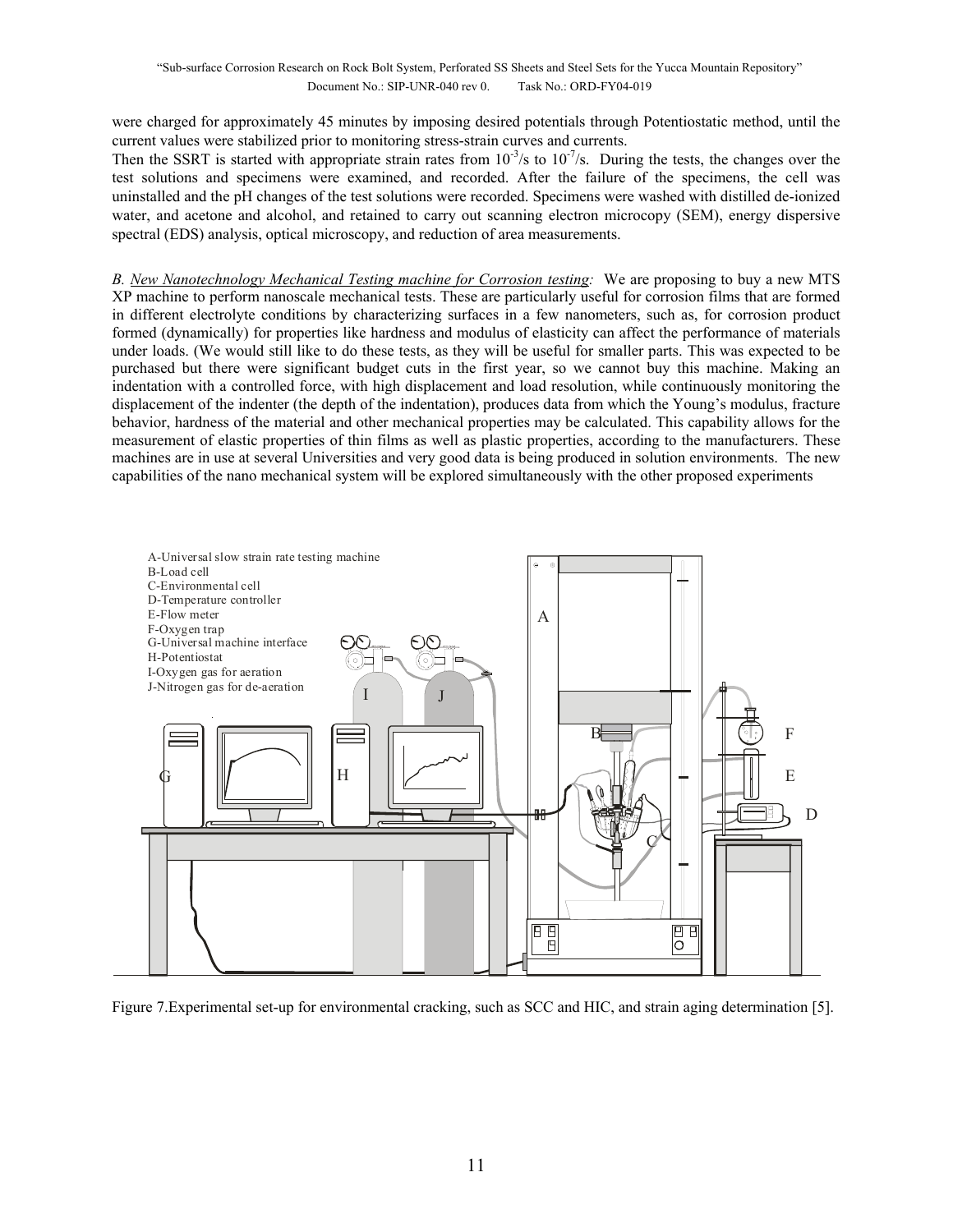

Figure 8. A schematic of the SSRT test cell with its components (left) and the SSRT machine (right) equipped with the environmental cracking cell during an ongoing test.

(Please see equipment justification section), listed below with YM electrolyte, where needed. A photo of this equipment with environmental chamber is shown in Figure 9. The table below lists the main features of the instruments besides standard software.



Figure 9. Nano MTS machine showing the basic instrument and the enclosure. (Courtesy: MTS Corporation.)

*Continuous Stiffness*  This micro mechanical CSM technique allows measurement of stiffness continuously during *Measurement (CSM)* the indentation, i.e., at every point that a load-displacement data pair is taken, and the stiffness is directly measured. In this CSM method an oscillating force is imposed on the indenter while monitoring its response displacement. This displacement response is sinusoidal in nature due to the nature of sinusoidal excitation force, and is out of phase by some amount. The phase and amplitude of this response are characteristic of the material's properties as it is a direct measure of the stiffness of contact and the damping of the material at the frequency of the oscillation. *Dynamic Contact Module (DCM)* For thin films, such as corrosion products, we can use this nano-indentation head available is part of XP system for very low load situations such as thin forms formed during corrosion processes. The Nano DCM at right is mounted in a Nano Indenter XP system as an additional indentation head to the standard indentation the Nano DCM head can be accessed for testing as easily as the standard head, and multiple samples as well as multiple indentations on each sample to gives statistically significant data required in Nanoindentation. (Option) *Lateral Force Measurement (LFM)* the system n added tribological tool. Add the capability of scratch and friction testing, surface profiling and wear testing to make

*High Load* The high load head takes the load-controlled depth-sensing indentation testing to over a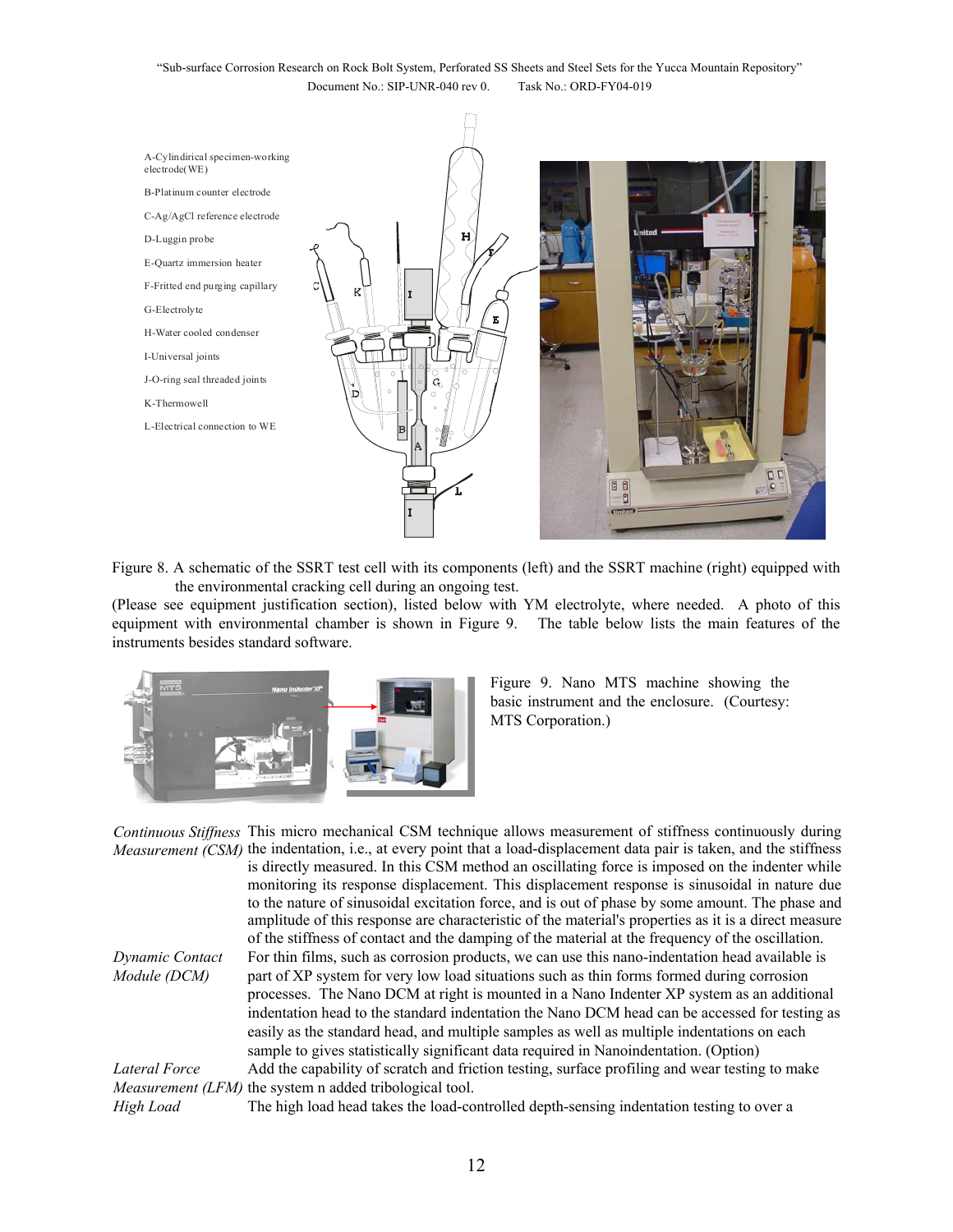| Indentation             | kilogram for indentation cracking (fracture toughness) and micro-hardness simulation without |
|-------------------------|----------------------------------------------------------------------------------------------|
|                         | changing the indenter head.                                                                  |
| Nano positioning        | The XP system has a high precision and accuracy in positioning, the positioning system to    |
| Stage                   | optimize positioning performance.                                                            |
| Temperature             | Humidity is controlled between 20 to 100% and Temperatures 10 to 100 $^{\circ}$ C.           |
| <b>Humidity Chamber</b> |                                                                                              |

### **Subtask 5. Hydrogen Permeation in Alloys**

Hydrogen permeation experiments were performed as per ASTM G148 in a system with two compartments separated by a bipolar membrane made of carbon steel is shown in Figure 10 and 11. Hydrogen permeation samples of 1.5 mm thickness were fabricated from rock bolt carbon steel rods and also from steel sets. These samples, coated with Ni plating on the exit side by electrolytic plating, are membrane was polarized as the anode (oxidation cell). The electrolyte on the charging or entry side and the oxidation or exit side of the cell was deaerated in 0.1M NaOH solution by using nitrogen gas prior to the experiments and during the permeation period on both the compartments. Hydrogen charging was done by galvano-static charging at an applied cathodic current of 1mA/cm2 and the anodic side of the specimen was fixed at a potential of + 0.28 V with respect to Silver-Silver Chloride (Ag-AgCl) to enable the oxidation of atomic hydrogen that diffused through the membrane. The anodic side of the membrane was electroplated with Ni to retard the corrosion reaction and to obtain steady state anodic background current at that potential. To enhance the hydrogen absorption, 30mg of arsenic trioxide  $(AS<sub>2</sub>O<sub>3</sub>)$  was added in the charging cell as a hydrogen recombination poison. The effect of trapping was investigated by recording the hydrogen permeation transients repeatedly on the same specimen after attaining the steady state current. In some experiments, to understand the effect of simulated YM repository water concentrations on the hydrogen permeation, experiments were done by changing the charging environment to simulated YM ground water instead of 0.1M NaOH. The electrolyte concentration was varied by increasing the dissolved ionic concentrations ranging from 1x, to 100x.

To calculate the critical hydrogen concentration, a third permeation can be obtained after completing the second transient at an applied current density of  $5mA/cm<sup>2</sup>$  using 1N H<sub>2</sub>SO<sub>4</sub> solution. The calculation of C<sub>k</sub> is performed according to the method proposed by Pressouyre et al. [5]. The depth of the crack is measured after completing the third transient by diametrically cutting the specimen followed by metallographic polishing and etching.

#### Data Analysis

The hydrogen permeation rate  $(J_\infty L)$  (mol H cm<sup>-1</sup> s<sup>-1</sup>), effective diffusivity  $(D_{off})$  (cm<sup>2</sup> s<sup>-1</sup>) and solubility (C<sub>o</sub>) (ppm) is calculated using the following relations

$$
J_{\infty} L = i_{\infty} L/nF
$$
 (12)

Where  $J_{\infty}$  is the steady-state flux, L is the specimen thickness in cm,  $i_{\infty}$  is the steady-state permeation current density in  $A/cm^2$ , "n" is the number of electrons transferred, F is the Faraday's constant (96485 Coulombs/mol.)

$$
D_{\rm eff} = L^2/6t_L
$$
 (13)

Where  $t<sub>L</sub>$  is the lag time (0.63J<sub>∞</sub>)

$$
C = J_{\infty} L / D_{eff} \tag{14}
$$

The critical hydrogen concentration is the sum of hydrogen with in the steel at a depth x and is given as

$$
C_k = C_i(x) + C_r(x) + C_d(x)
$$
\n(15)

Where,  $C_{i,r,d}(x)$  = irreversible, reversible and diffusible hydrogen concentration. The difference in hydrogen concentration measured from the first and second transient would yield irreversibly trapped hydrogen (Ci). According to McNabb and Foster [6], the amount of irreversibly trapped hydrogen is independent of  $C_d$  and x. However, reversibly trapped hydrogen is considered to be in equilibrium with diffusible hydrogen and is given as follows:

$$
C_r(x) = K C_d(x) \tag{16}
$$

Where  $C_d$  is the average diffusible hydrogen concentration measured from the degassing curves of the first and second transients. The difference between hydrogen concentration measured from second transient and the average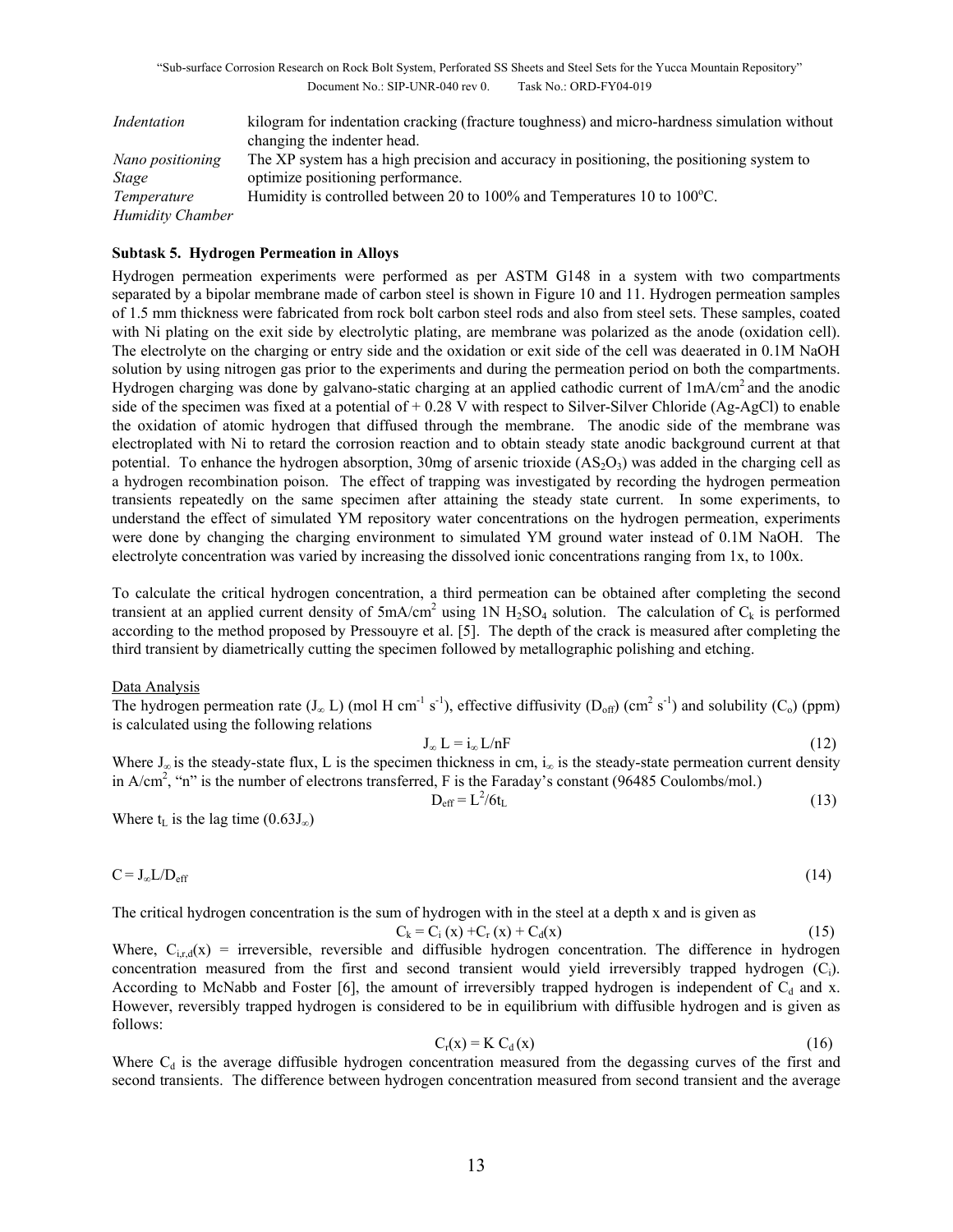

Figure 10. Devnathan-Staruchi cell schematic (left). Figure 11 Photograph of the actual hydrogen permeation cell [ASTM G148].

diffusible  $(C_d)$  content can provide the reversible  $(C_r)$  hydrogen concentration. The constant K can be obtained from  $C_r/C_d$ . Now the diffusible hydrogen concentration at a depth x can be obtained as (Eq.14):

$$
C_d(x) = C_o(1-x/L)
$$
\n(17)  
\nWhere, x is the depth of the crack, L is the thickness of the membrane and C<sub>o</sub> is the diffusible hydrogen  
\nconcentration obtained from the flux values measured for the cracking curve. The total amount of hydrogen at depth  
\n''x'' where crack was found is given in the equation (Eq. 15):

$$
C_k(x) = C_0 (1-x/L) (1+K) + C_i
$$
 (18)

### **Subtask 6. Immersion Corrosion Tests**

Simple lab immersion and YM water spray (fog) specimens were machined out of the I-beam and rock bolt in the form of coupons and strips of 0.5 mm thickness and various surface areas, as shown in Figure 12. The specimens for cyclic humidity are shown on the right. The specimen preparation method met the standard practices ASTM G31 and G85, for simple lab immersion tests, and will be used for the new alloys.



Figure 12. Coupon specimens for laboratory immersion and salt spray tests for rock bolts and I-beams. Similar specimens have to be prepared for the new specimens proposed in this study.

### *Subtask 6A. Salt (YM Water) Spray (Fog) Test [ASTM G-85]*

These studies will be performed in order to determine the corrosion rate and resistance of the steel sets and rock bolts to the water vapor phase in the Yucca Mountain Repository. The corrosion rate in these studies will be calculated by the weight loss measurements as explained in the above Subtasks. In this the steel coupon is exposed to the atomized spray of water (Figure 13 and 14). The water that is being atomized and sprayed will be of the same composition as that in the Yucca Mountain Repository. The apparatus of a salt spray (Fog) testing will consists of a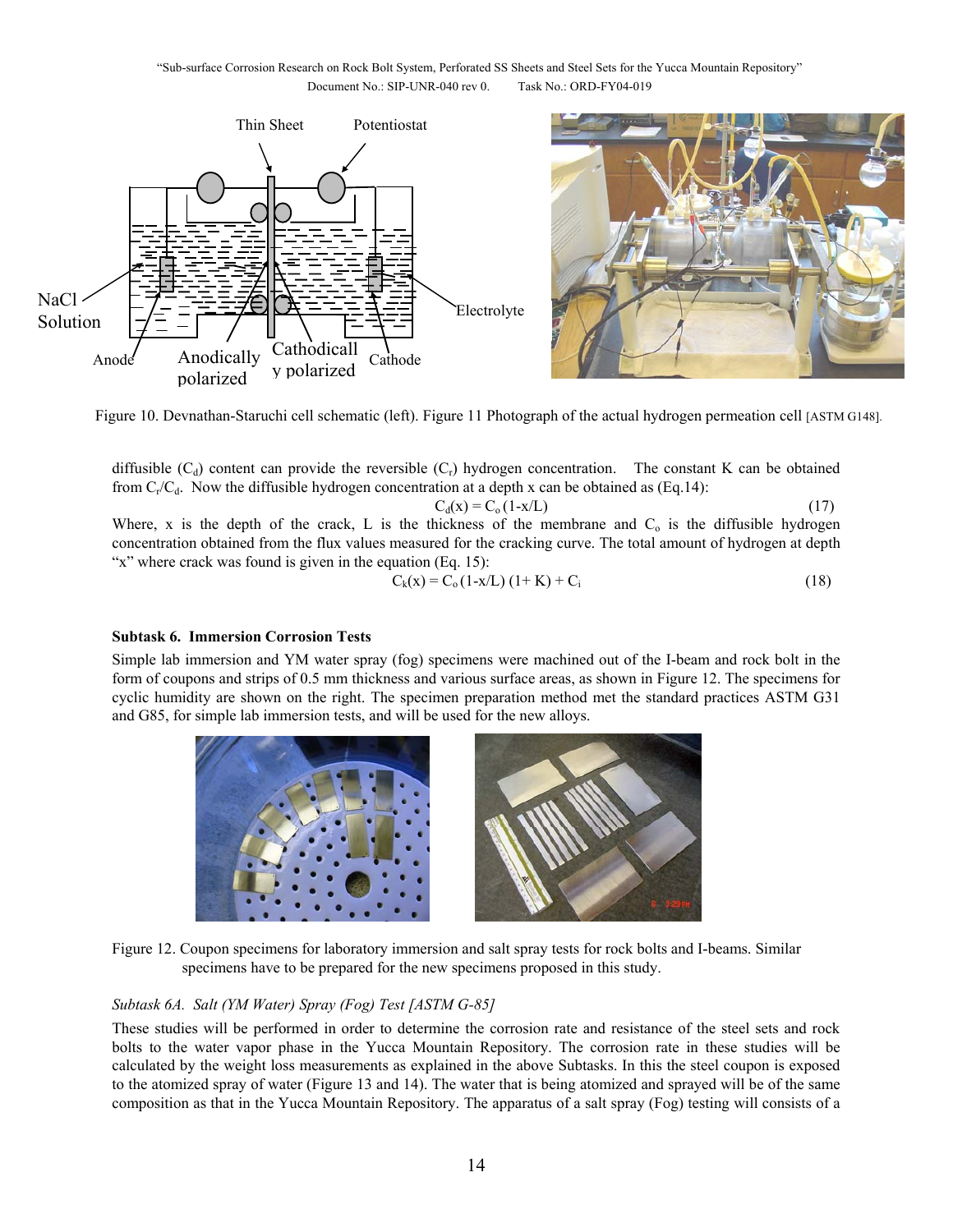Fog chamber, a salt solution reservoir, a supply of suitably conditioned compressed air, one or more atomizing nozzles, specimen supports, provision for heating the chamber, and necessary means of control. The design of the chamber is so made that drops of solution that accumulate on the ceiling or cover of the chamber do not fall on the specimens being tested. And also the drops from the coupon are protected from falling down again to solution reservoir for re-spraying. The compressed air supply to the nozzles for atomizing the salt solution will be free of oil and dirt and maintain the air supply between 69 and 172 kPa. Temperature of the chamber will be about  $100^{\circ}$ C. Two clean Fog collectors will be placed within the exposure zone so that no drops of the solution from the test specimens or any other source can be collected. The sample taken out from the chamber are cleaned in accordance to the ASTM G-1 and weighed and measured for the corrosion rate of steel coupon in the fog of water.



Figure 13 (top left). Exposure chamber and solution reservoir used for salt spray tests. Figure 14 (middle and right). Salt spray coupon specimens before Middle photo) and after (right photo) these tests were carried out at 35 °C with 1X YM water spray at National Exposure testing, Sylvania, Ohio.

### *Subtask 6B. Aqueous Immersion Testing (ASTM G-31)*

These studies will be performed for the aqueous solution in the Yucca Mountain Repository. These studies will be conducted by immersing the steel coupons in the aqueous environments (water) of the Yucca mountain repository. This method is also mass loss method as explained in the above Subtasks. Coupon corrosion testing is predominantly designed to investigate general corrosion.

The apparatus used for the laboratory immersion testing is as shown in the Figure 15, which consists of kettle or flask of suitable size, a reflux condenser with atmospheric seal, valve for controlling the aeration, temperatureregulating device, heating device, and specimen support system. Strip coupons 50x.25x.1.6 or 3 mm may be preferred as corrosion specimens. Three such coupons will be employed with one completely immersed and other partially immersed and third one totally out of solution.

This steel coupon will be exposed to the Yucca mountain repository composition. Temperature of the water will be maintained around 80<sup>o</sup>C. Slight aeration will be provided to get similar conditions for those in Yucca Mountain. But specimen will not be located in the direct air stream from the spacer. The exposure of the specimen varies from 2-7 days. The sample will then be taken out and cleaned as explained in ASTM-G1. The corrosion rate (CR) will be measured by the weight loss measurement according to ASTM G-31:

$$
CR = (K \, .x. \, W)/(A \, .x. \, T \, .x. \, D) \tag{19}
$$

where,  $K = a$  constant,  $T = T$  ime of exposure in hours to the nearest 0.01 hour,  $A = Area (cm<sup>2</sup>)$ ,  $W = Mass$  loss in grams, to nearest 1 mg,  $D =$  density (g/cm<sup>3</sup>).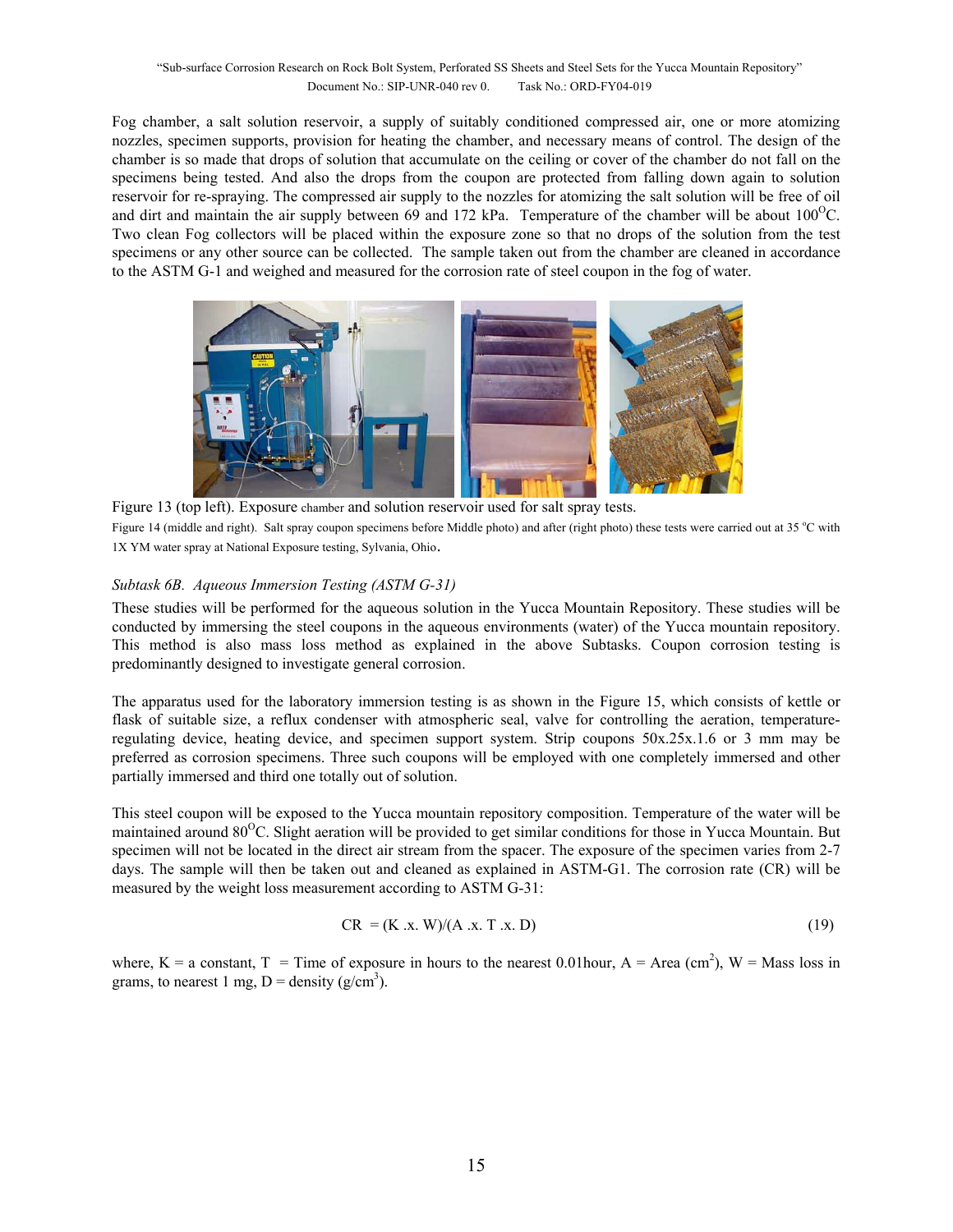

Figure 15. Experimental set-up for lab immersion corrosion testing in a sealed glass reaction flask (from Dr. Yilmaz Ph.D. dissertation at UNR, Prof. Chandra's YM group).



Figure 17. Schematic of humidity cycle profile for these experiments in Figure 29.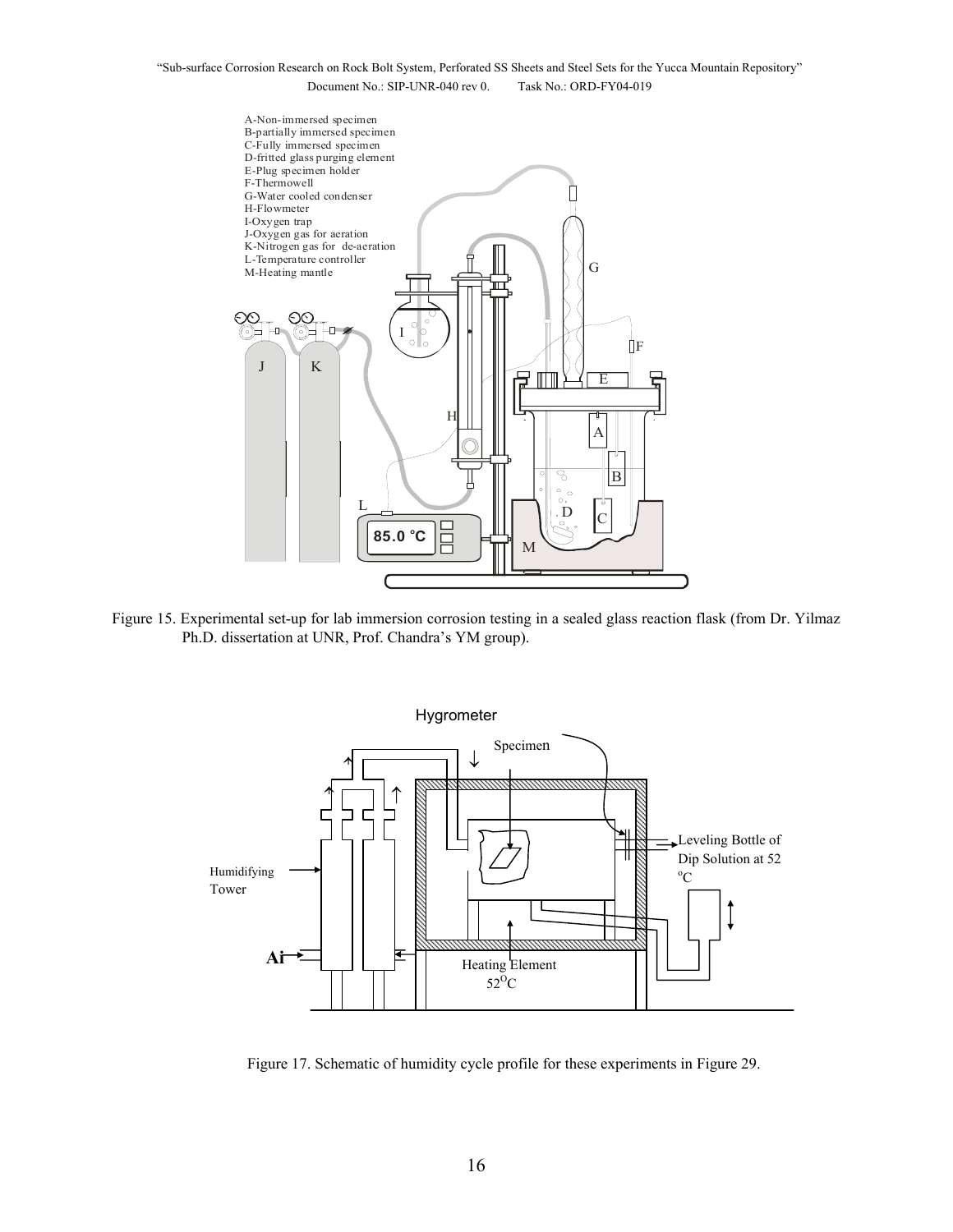

Figure 16. Schematic of Humidity chamber for new alloy testing [From ASTM G-60].

#### *Subtask 6C: Cyclic Humidity Tests (ASTM G-60)*

Cyclic humidity tests are proposed for the alloys in the present. A schematic of the apparatus is shown in Figure 16. This apparatus is available for us at MATCO Corporation. and will be used for our work (please see the quotation for the use of this apparatus). In this study, humidity cycle of 8-hour, three times/day, as shown in Figure 17. The ASTM standard specifies 52°C as temperature for testing for a period of 100 days. The cyclic variation of the humidity can be obtained by variation of the temperature of the water in the humidifying tower. The range of relative humidity can be extended by adding a drying period to the humidity cycle. The control circuit will be arranged such that the air will be switched to the drying train when the relative humidity has decreased to 50%. The drying train can be a desiccating tower containing anhydrous calcium sulfate. The relative humidity will be maintained in between 50-100% or more for each cycle. The corrosion rate will be measured as mentioned in the above studies. This test method includes procedures for conducting cyclic humidity tests. Specimens will then be prepared, cleaned, and evaluated in accordance to ASTM-G1. Evaluation of the corrosion rate will be done by weight loss measurement (penetration per unit time, mm/yr) according to ASTM-G16. Loss in thickness over the exposure period or plotted as mass loss per unit area versus time will also be determined.

#### **Subtask 7. Dry Oxidation Tests**

*Subtask 7A. Atmospheric and Dry Oxidation Studies (G-54\*):* This practice will help us in determination of preliminary information on the growth, scaling, micro structural characteristics of an oxide on the surface and corrosion under isothermal conditions in still air. The ASTM procedure involves exposure of steel samples to temperatures at about 50-150°C for a certain time. Direct comparison of different materials at a constant temperature or the effect of temperature on a given material may be investigated, as oxidation is a dynamic time and temperature dependent process. The relative resistances of materials to oxidation at constant temperature should, therefore, be determined over at least three time periods. For these dry oxidation studies ASTM standard G-54 (dry oxidation) is applied. References will be made related to ASTM standards G-50, G-101, and G-31.

*Subtask 7B. Thermogravimetric analyses (TGA):* In the case of alloys such as SS 316L, and related Commercial SS Rock Bolts, and other alloys including C-22 are proposed for thermogravimetric analyses (TGA). *Experimental Method (G54):*

The oxidation characteristics of some alloy types may be affected by humidity variations. It is thus important to include reference standards in each test series or to expose all materials to be compared at the same time. The specimens and their support are charged into the furnace operating at the test temperature and allowed to heat. After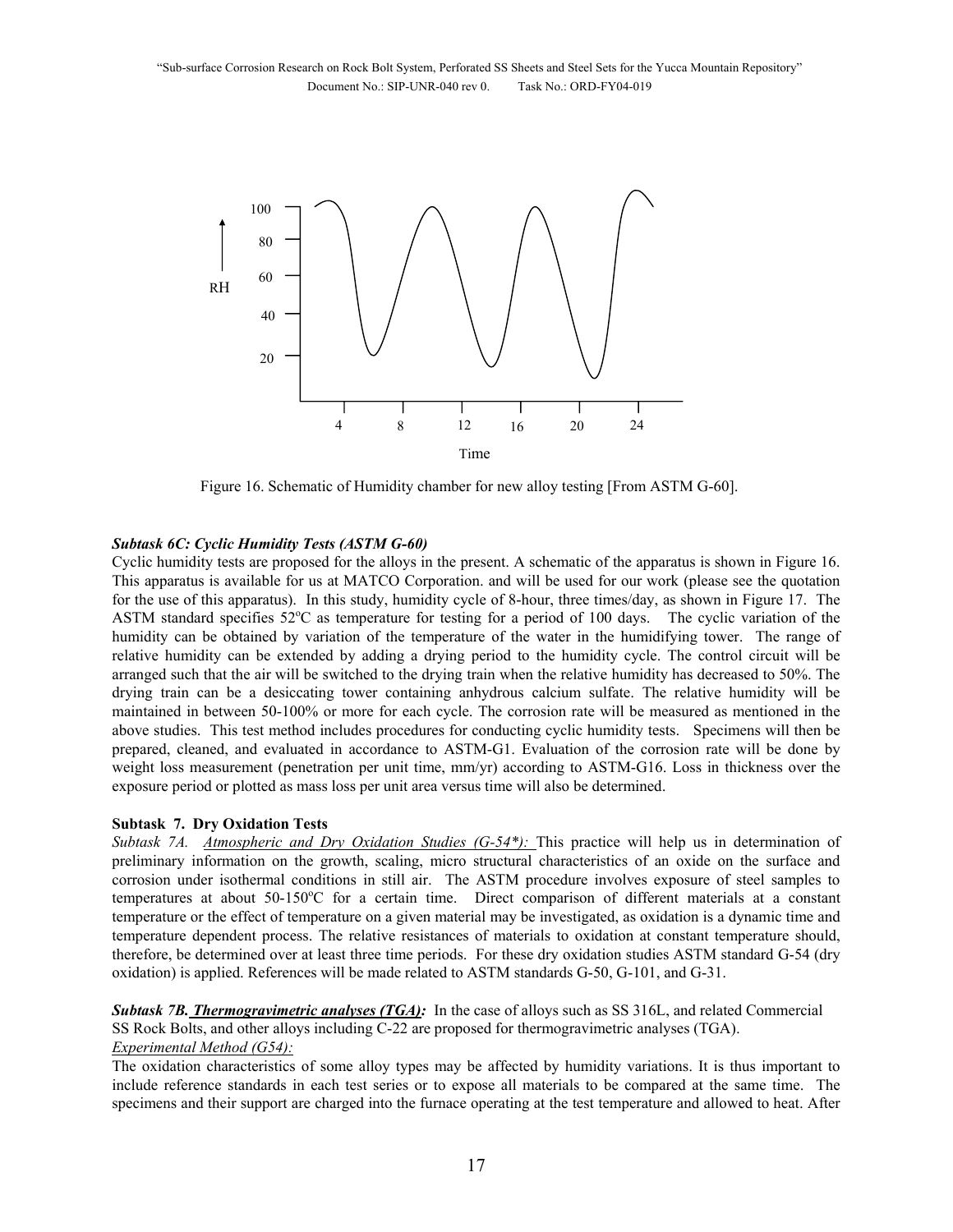this, samples will be taken out of the furnace and cleaned to remove the oxide formed on the surface in accordance with ASTM G-1 for the corrosion studies. The amount oxides formed on the surface can be determined by the "weight loss" measurement. Metallographic examination of the sample can also be done to determine the oxide penetration.

Following parameters will be determined from these studies:

#### *Mass change per unit area:*

The mass change per unit area (C) is given by the following Eq.20:  $C = [(W_F - W_O)/A]$  (20) C = Mass change per unit area,  $g/m^2$ ,  $W_F$  = Final Mass g,  $W_O$  = Original Mass, g and A = Original surface area,  $m^2$ . The Depth of Attack (D) is given by the following Eq. 21:  $D = [(T_0 - T_m)/2]$  (21)

 $D$  = Total depth of attack,  $T<sub>O</sub>$  = Original thickness mm,

 $T_m$  = Remaining good metal, mm.

Thermogravimetric analysis (TGA) will be performed for accurate oxidation tests, and possibly to obtain rates of oxidation, using TA instruments TGA already available at UNR in Prof. Chandra's laboratory to compare the weight loss measurements in G-54 study.

#### **Subtask 8: Characterization**

There are 5 types of characterization tests that will be used on as-needed basis in this project. These are listed below.

#### *Subtask 8A Metallography*

Metallographic specimens were machined out of LCS and MCS into disk shapes and were mounted in epoxy resin using metallographic rubber molds. The molds were removed after the mix became firm around specimens and they were grinded until the steel surfaces were exposed. Then they manually ground with successive finer SiC emery papers to the 600-grit finish. Then they were polished manually using metallographic polishing cloth (Buehler microcloth) with successive finer alumina powders to the 0.05-micron finish. Then the polished specimen surfaces were degreased with acetone, and washed with tap water, and rinsed with distilled de-ionized water. The specimens were etched by dipping them into a 5% Nital enchant. LCS and MCS were required 20 and 10 seconds respectively, in order to achieve properly etched surfaces for metallographic evaluation.

#### *Subtask 8B Scanning Electron Microscopy and Energy Dispersive X-Ray Study*

The change in the corrosion morphology of rock bolts as a result of incorporation of the above ions in the electrolyte, and also the change in electrode potential, were observed by SEM in the secondary-electron imaging mode. The concentration of ions at the localized pit was analyzed by Energy Dispersive X-Ray Analysis (EDX) operated at a voltage of 20keV.

#### *Subtask 8C Transmission Electron Microscopy*

Transmission Electron Microscopy (TEM) will also be used to determine changes in the morphology of the steels as a result of the corrosion process at either Lawrence Berkeley Laboratory or Argonne National Laboratory/University of Illinois facilities, depending on the availability. We have just received a grant form NSF in our department for TEM but this going to take 6 to 8 months before it is functional.

### *Subtask 8D X-Ray Diffraction Analysis*

Bulk phase changes as well as thick corrosion products (micrometer range films) may be characterized with x-ray diffraction analyses. The methods are commonly known, and we have several years of experience in this field to conduct this research. We are proposing some equipment upgrade for the second year of the research.

#### *Subtask 8E X-Ray Photoelectron Spectroscopy*

 The XPS or ESCA analysis will be performed on rock bolt surfaces by additions of different ions using a Physical Electronics Quantum 2000 scanning ESCA microprobe available at the PNNL (Richland WA) user facility. The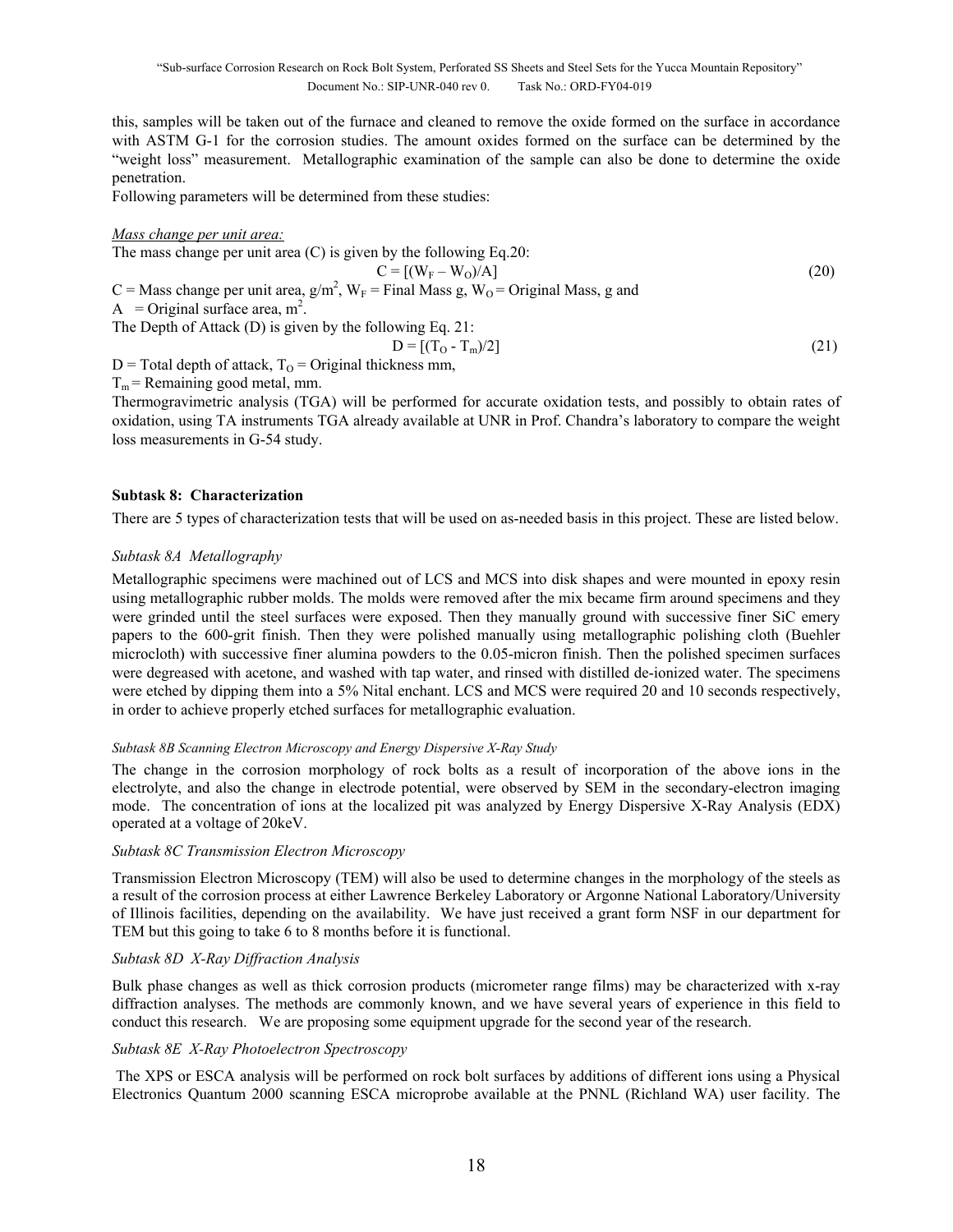samples are polished using SiC paper and passivated at pre-passive and passive potentials for 30 minutes. The change in chemical composition is analyzed using XPS, giving the surface depth profiles of the corrosion products.

Electrochemical studies will be carried out in our laboratory using simulated YM water demonstrated that the carbon steel underwent active, prepassive, passive and pitting behavior and also the passivation tendency was much pronounced when the ionic concentration was increased. Since the YM water contains  $HCO<sub>3</sub>$  and  $SiO<sub>2</sub>$  anions as an important passivating species and aggressive ions such as Cl, we also conducted some preliminary studies showing the synergistic effect of these anions on the passivation behavior of carbon steel and the oxide film changes that caused the increase in passivation tendency was analyzed using XPS and the results are interesting. In the similar way, we would like to carry out XPS analyses to analyze the structure and composition of the corrosion product film for the samples used for EIS and shear tested samples. The nature of various species with respect to thickness will be analyzed by depth profile analysis by sputtering the oxide film. The structure and composition of the passive film using X-ray Photoelectron Spectroscopy (XPS) will be studied. Following information will be obtained from the XPS spectra. We have made initial contact at Pacific Northwest National Laboratory (PNNL) to carry XPS experiments. Test sample from potentiodynamic scans under corroded conditions using different YM water concentration, and temperature will be examined at PNNL. Procedures are already outlined.

# **III.2: Quality Control and Data Recording, Reduction and Reporting Methods**

The primary sources of error relating to this SIP will come from inaccuracies in recording equipment. All equipment used will therefore be calibrated and checked regularly to insure the validity of all data collected. Technical precision and representativeness of the tests to be performed is discussed in the descriptions of each subtask, in Section III.1.

All numeric raw data for this project will be controlled electronically. All electronic data will be protected in accordance with QAP-3.1, Control of Electronic Data.

All raw data for this project will be collected through laboratory acquisition. The data will be maintained electronically and its acquisition recorded in the scientific notebook. All data will be inspected visually for errors upon collection. Electronic transfer of data will be done in ".zip" format, which contains checksum algorithms to determine if any errors were introduced during the file transfer process.

Data reduction will primarily be done to reduce electrochemical data to corrosion rates. All data reduction will be recorded in the Scientific Notebook along with reference to the electronic data generated. All reduced data generated will be submitted to the TDA in accordance with OAP-3.6.

## **IV Procurements and Subcontractors**

Salt spray, cyclic humidity and x-ray photoelectron spectroscopy (XPS) tests will be performed by task personnel off site. Any quality affecting measurements, such as weighing, that must be performed will be performed at UNR using qualified equipment whenever possible. If this is not possible, personnel will check any equipment being used with a qualified standard, such as calibrated mass sets if an unqualified scale must be used. Said equipment will be calibrated in accordance with QAP 12.0 both before and after use. This calibration will be recorded in the Scientific Notebook.

Metal alloy samples and rock bolts for testing will be procured through unqualified suppliers. The samples will be marked and qualified through compositional analysis by a qualified supplier, such as Laboratory Testing, Inc. The specimens will need to be machined for certain tests. The machining will be done through an unqualified supplier. The dimensions will be qualified by measurement using qualified measuring equipment. See Section V "Control of Samples" for details on maintaining traceability.

Copper will need to be procured for calibration of X-ray equipment (XPS). The copper used will be from an unqualified supplier since purity is not necessary to calibrate the equipment. The basis for acceptance is documented in NCR#: UNR-03-0015. This contains the following statement from NIST:

"NIST provided the following statement for use of copper foil to calibrate the XPS: NIST does not supply a Cu reference material for use in XPS."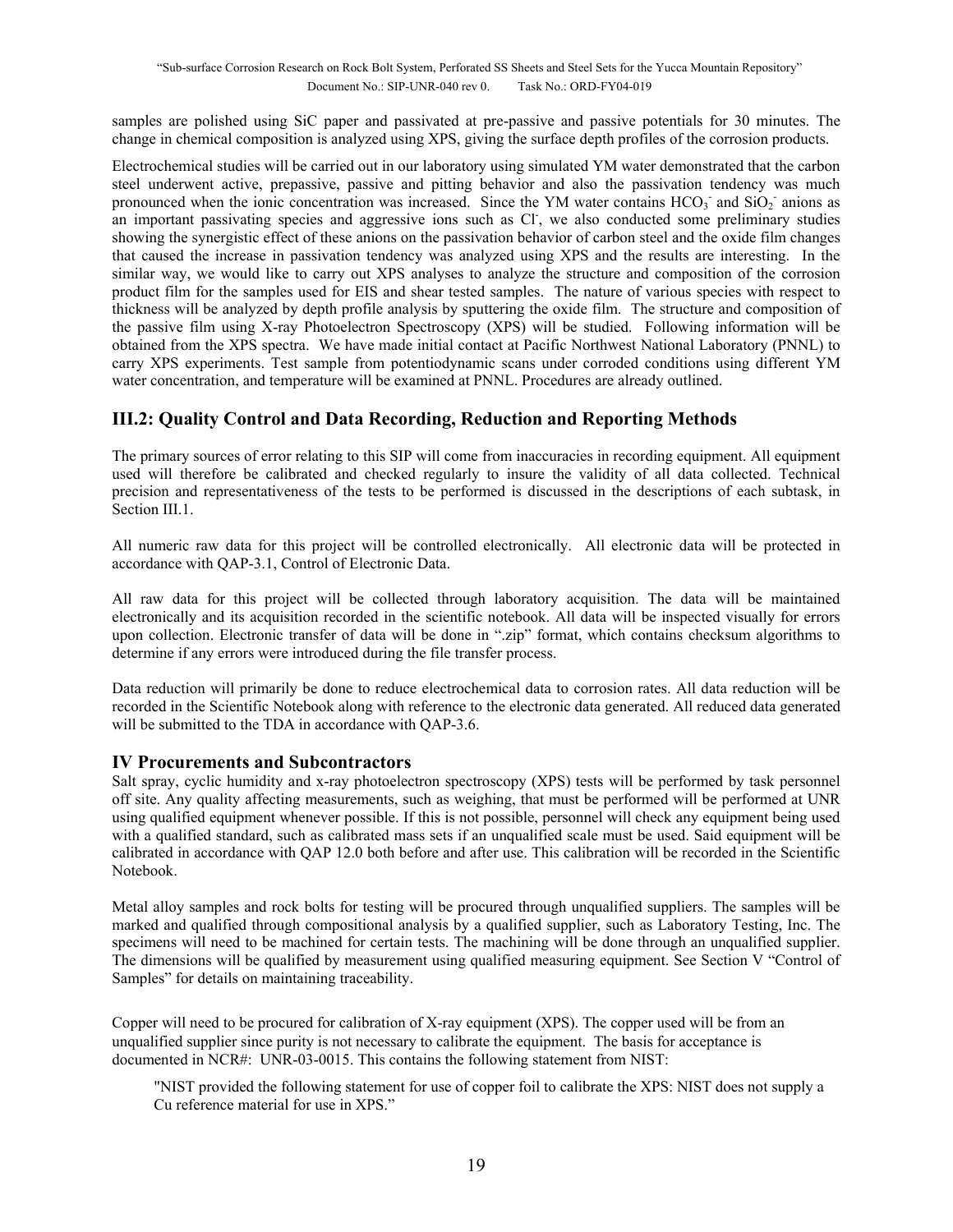I am assuming that you wish to calibrate the energy scale and/or the intensity scale of an XPS instrument. For the former purpose, any high-purity copper foil from a commercial supplier should be satisfactory."

Pure metals will have to be obtained for the user calibration of the TA Instruments Thermogravimetric Analyzer (TGA). These can be obtained through TA Instruments. Because TA Instruments is not a qualified supplier, the metals will be sent for analysis by a qualified supplier, such as Laboratory Testing Inc.

New testing equipment will be procured through unqualified suppliers. The equipment will be subsequently qualified through in house calibration or calibration through Bechtel Nevada.

# **V Control of Samples**

The sample used for this task will be metal alloys that are the subject of the corrosion studies.

Samples will be procured as detailed above in Section IV "Procurements and Subcontractors".

Samples will be stored in a locked cabinet with limited access. A fire rated cabinet will be obtained for this purpose to better protect the samples. Samples will be registered with the Sample Management Facility if tracking becomes necessary.

All qualified samples will be uniquely marked with a tag or engraving and a current inventory will be maintained with status of all samples. Any piece removed from a bulk sample will be marked to identify the source to maintain traceability of all samples used.

# **VI Implementing Procedures and Standards**

## V.1 Standards

The following ASTM standards will be adapted for the development of IPs:

- A36 Standard specification for carbon structural steels
- A540 Standard Specifications for alloy- steel Bolting Material for special applications
- A194 Standard Specification for alloy steel Nuts for Bolts for High Pressure or High Temperature Service
- A490 Standard Specification for Heat Treated steel structural Bolts, 150 ksi Minimum tensile strength
- A307 Standard Specifications for Carbon steel Bolts and studs, 60000-psi tensile Strength
- A167-99 Standard Specification for Stainless and Heat-Resisting Chromium-Nickel Steel Plate, Sheet, and Strip
- A176-99 Standard Specification for Stainless and Heat-Resisting Chromium Steel Plate, Sheet, and Strip
- A262-98 Standard Practices for Detecting Susceptibility to Intergranular Attack in Austenitic Stainless Steels
- A276-00 Standard Specification for Stainless Steel Bars and Shapes
- A370-97a Standard Test Methods and Definitions for Mechanical Testing of Steel Products
- A572 Specification for High-Strength Low-alloy Columbium-Vanadium Structural Steel
- B117-97 Standard Practice for Operating Salt Spray (Fog) Apparatus
- F-432-95 Standard Specifications for the Roof and Rock Bolts and Accessories
- G1-90 (1999) Standard Practice for Preparing, Cleaning, and Evaluating Corrosion Test Specimens
- G3-89 (1999) Standard Practice for Conventions Applicable to Electrochemical Measurements in Corrosion Testing
- G5-94 Standard Reference Test Method for Making Potentiostatic and Potentiodynamic Anodic Polarization Measurements
- G15-99b Standard Terminology Relating to Corrosion and Corrosion Testing
- G16-95 (1999) Standard Guide for Applying Statistics to Analysis of Corrosion Data
- G28-97 Standard Test Methods of Detecting Susceptibility to Intergranular Corrosion in Wrought, Nickel-Rich, Chromium-Bearing Alloys
- G30-97 Standard Practice for Making and Using U-Bend Stress-Corrosion Test Specimens
- G31-72 (1999) Standard Practice for Laboratory Immersion Corrosion Testing of Metals
- G36-94 Standard Practice for Evaluating Stress-Corrosion-Cracking Resistance of Metals and Alloys in a Boiling Magnesium Chloride Solution
- G38-73 (1995) Standard Practice for Making and Using C-Ring Stress-Corrosion Test Specimens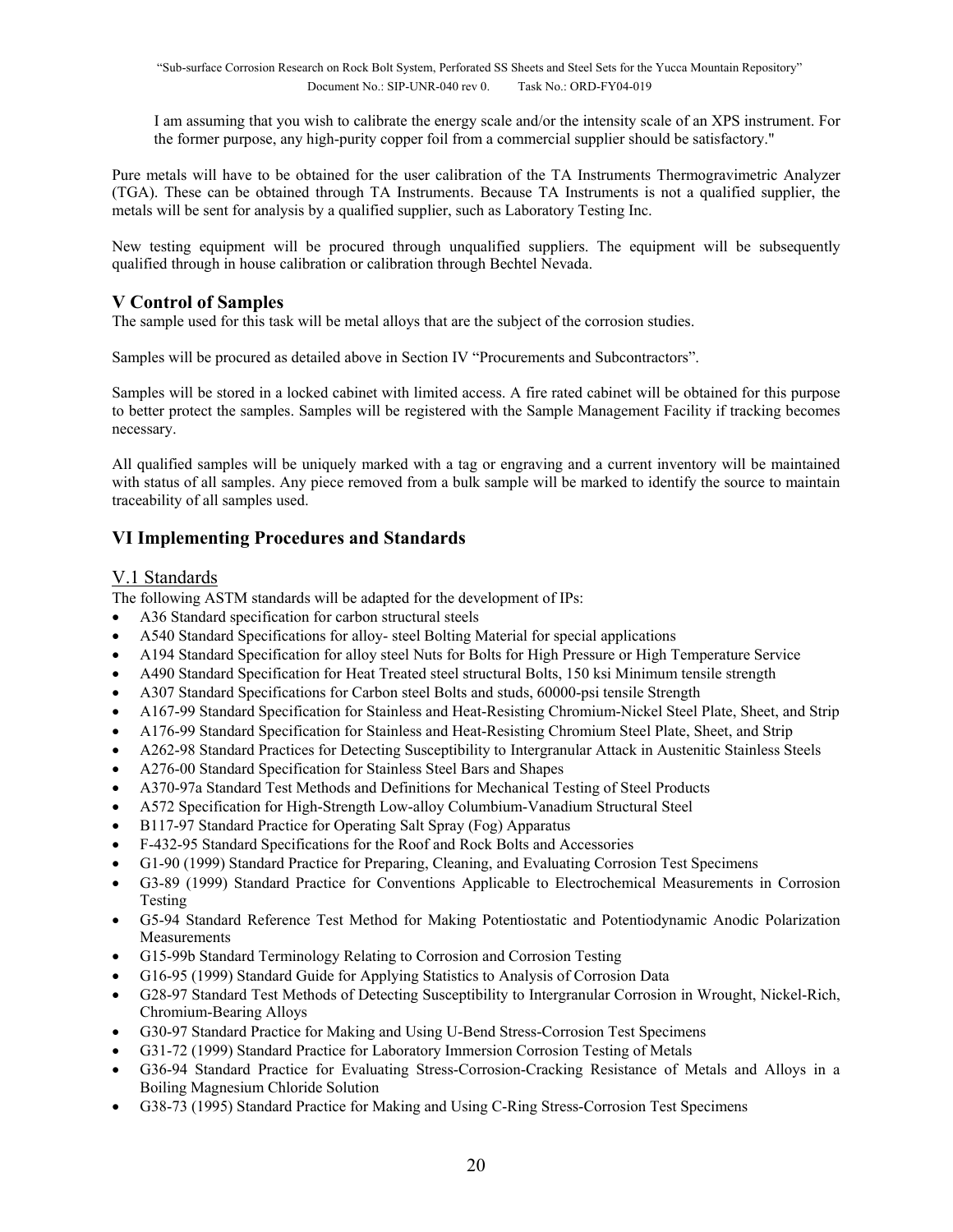- G39-99 Standard Practice for Preparation and Use of Bent-Beam Stress-Corrosion Test Specimens
- G48-99a Standard Test Methods for Pitting and Crevice Corrosion Resistance of Stainless Steels and Related Alloys by Use of Ferric Chloride Solution
- G49-85 (1995) Standard Practice for Preparation and Use of Direct Tension Stress-Corrosion Test Specimens
- G50-76 Standard Practice for Conducting Atmospheric Corrosion Tests on Metals
- G54-84 Standard Practice for Oxidation Testing
- G58-85 (1999) Standard Practice for Preparation of Stress-Corrosion Test Specimens for Weldments
- G59-97 Standard Practice for Conducting Potentiodynamic Polarization Resistance Measurements
- G60-95 Standard Test Method for Conducting Cyclic Humidity Tests
- G61-86 (1998) Standard Test Method for Conducting Cyclic Potentiodynamic Polarization Measurements for Localized Corrosion Susceptibility of Iron-, Nickel-, or Cobalt-Based Alloys
- G71-81 (1998) e1 Standard Guide for Conducting and Evaluating Galvanic Corrosion Tests in Electrolytes
- G78-95 Standard Guide for Crevice Corrosion Testing of Iron-Base and Nickel-Base Stainless Alloys in Seawater and Other Chloride-Containing Aqueous Environments
- G85-98 Standard Practice for Modified Salt Spray (Fog) Testing
- G100-89 (1999) Standard Test Method for Conducting Cyclic Galvanostatic Polarization
- G101-97 Standard Guide for Atmospheric Corrosion Resistance of Low-Alloy Steels
- G102-89 (1999) Standard Practice for Calculation of Corrosion Rates and Related Information from Electrochemical Measurements
- G106-89 (1999) Standard Practice for Verification of Algorithm and Equipment for Electrochemical Impedance Measurements
- G107-95 Standard Guide for Formats for Collection and Compilation of Corrosion Data for Metals for Computerized Database Input
- G108-94 (1999) Standard Test Method for Electrochemical Reactivation (EPR) for Detecting Sensitization of AISI Type 304 and 304L Stainless Steels
- G123-96 Standard Test Method for Evaluating Stress-Corrosion Cracking of Stainless Alloys with Different Nickel Content in Boiling Acidified Sodium Chloride Solution
- G129-95 Standard Practice for Slow Strain Rate Testing to Evaluate the Susceptibility of Metallic Materials to Environmentally Assisted Cracking
- G142 Standard Practice for Hydrogen Embrittlement Cracking
- G148-97 Standard Practice for Evaluation of Hydrogen Uptake, Permeation, and Transport in Metals by an Electrochemical Technique

## V.2 Implementing Procedures

The following current Implementing Procedures (IP) will be followed as appropriate. Other IP shall be developed as deemed necessary.

• IPLV-003 "Analytical and Top Loading Balance Use"

# **VII Equipment**

The following equipment used will be calibrated by Bechtel Nevada.

| <b>EQUIPMENT</b>                    | <b>MODEL</b>   | S/N    |
|-------------------------------------|----------------|--------|
| Omega Type J<br>Thermocouple        | 5TC-TT-J-30-36 | $TH-1$ |
| Omega Type J<br>Thermocouple        | 5TC-TT-J-30-36 | $TH-2$ |
| Omega Type J<br>Thermocouple        | 5TC-TT-J-30-36 | $TH-3$ |
| <b>Kessler Glass</b><br>Thermometer | TTL1MM         | 418308 |
| Kessler Glass<br>Thermometer        | TTL1MM         | 259084 |
| Kessler Glass<br>Thermometer        | TTI 1MM        | 259134 |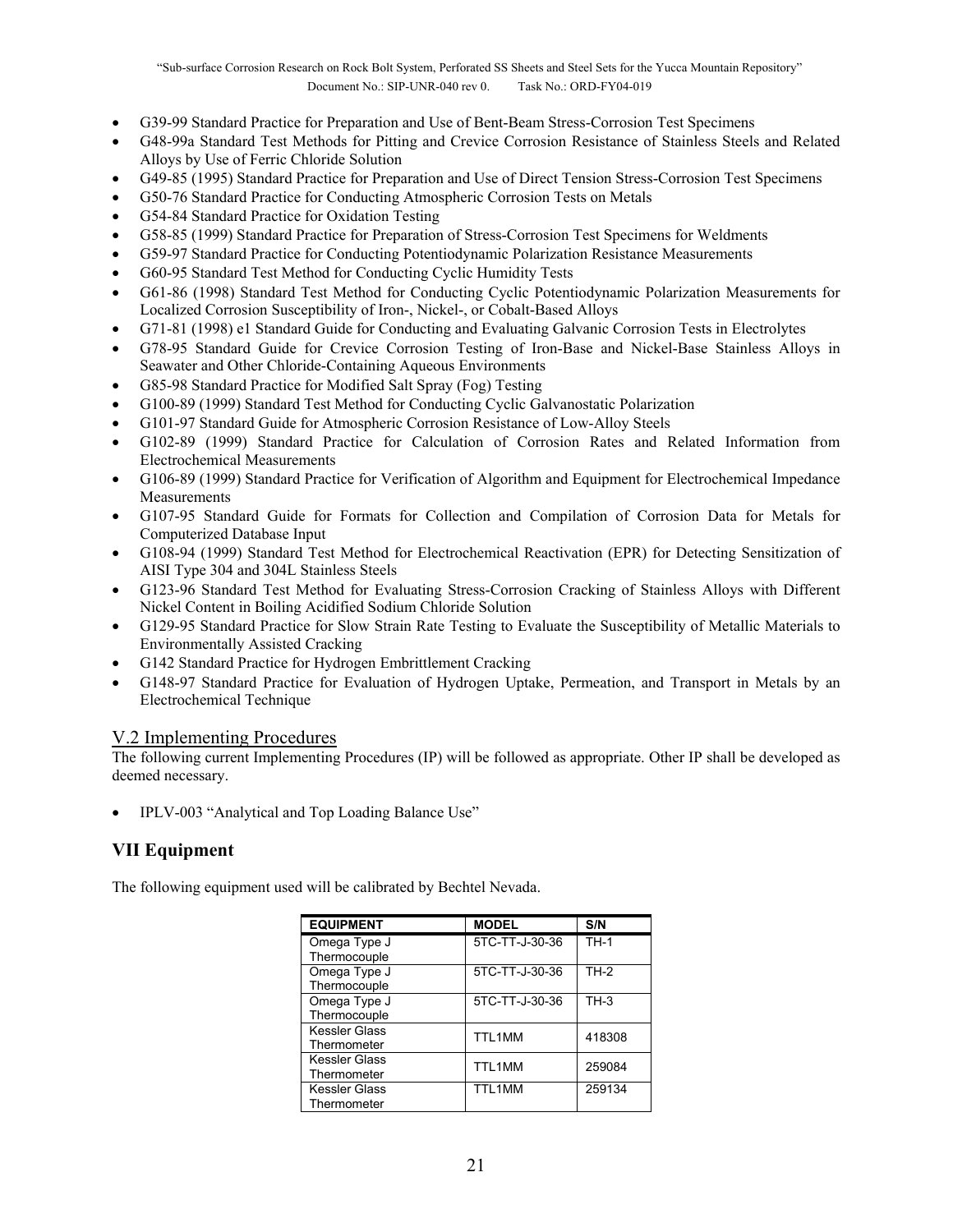"Sub-surface Corrosion Research on Rock Bolt System, Perforated SS Sheets and Steel Sets for the Yucca Mountain Repository" Document No.: SIP-UNR-040 rev 0. Task No.: ORD-FY04-019

| <b>Fluke Digital Multimeter</b>  | 87 III      | 74370382 |  |  |  |
|----------------------------------|-------------|----------|--|--|--|
| Omega Digital                    | <b>HH23</b> | T-106739 |  |  |  |
| Thermometer                      |             |          |  |  |  |
| <b>Fluke Digital Thermometer</b> | 54 II       | 79440064 |  |  |  |
| Mitutoyo Digital Caliper         | CD-S8"C     | 1574     |  |  |  |
| Econo Temperature                | 32A         | 12125-14 |  |  |  |
| Controller                       |             |          |  |  |  |
| Cole-Parmer Temperature          | 89810-00    | J1527    |  |  |  |
| Controller                       |             |          |  |  |  |

The following equipment to be used will be calibrated on site by Bechtel Nevada.

| <b>EQUIPMENT</b>            | <b>MODEL</b> | S/N     |  |  |  |
|-----------------------------|--------------|---------|--|--|--|
| <b>Epsilon Extensometer</b> | 3542-0064    | 025ST   |  |  |  |
| <b>United Calibrations</b>  | STM-10-ES    | 0302515 |  |  |  |
| Force Test Machine          |              |         |  |  |  |
| Interface Load Cell         | 2440BXM-10K  | 101560A |  |  |  |
| Mettler Balance             | AF 20        | N28015  |  |  |  |

The following equipment will be checked using in house calibration procedures.

| <b>MFR/EQUIPMENT</b>        | <b>MODEL</b>   | S/N      | <b>UNRID</b> |
|-----------------------------|----------------|----------|--------------|
| Gamry/ Potentiostat         | PC4/750        | 1230127  | Pstat 1      |
| Gamry/ Potentiostat         | PC4/750        | 1230126  | Pstat 2      |
| TA Instruments Thermo       | <b>TGAO500</b> | 1.143265 |              |
| <b>Gravimetric Analyzer</b> |                |          |              |

Any equipment acquired under this task for use with quality affecting work will also require calibration including the MTS nano-indenter mentioned above.

No equipment for this task is in a public location.

## **VIII Hold Points and Decision Points**

There are no hold points or decision points for this task.

## **IX Records, Reports and Submittals**

The following submittals are planned for this task noted with the time and frequency necessary.

| Project level: |                                  |                                     |  |  |  |  |  |
|----------------|----------------------------------|-------------------------------------|--|--|--|--|--|
|                | Scientific Investigation Plan    | One time, revised as needed         |  |  |  |  |  |
|                | <b>Implementing Procedures</b>   | As needed                           |  |  |  |  |  |
|                | Personnel Training Documentation | As needed                           |  |  |  |  |  |
| Operationally  |                                  |                                     |  |  |  |  |  |
|                | Scientific Notebook entries      | At time of data collection          |  |  |  |  |  |
|                | Calibrations                     | As needed, usually annually         |  |  |  |  |  |
| Reporting      |                                  |                                     |  |  |  |  |  |
|                | Quarterly reports to DOE, Non QA | Quarterly                           |  |  |  |  |  |
|                | Scientific Notebook Reviews      | As needed, and at project close out |  |  |  |  |  |
|                | Final technical report to DOE    | At project close out                |  |  |  |  |  |

The following QA records will be generated for this task.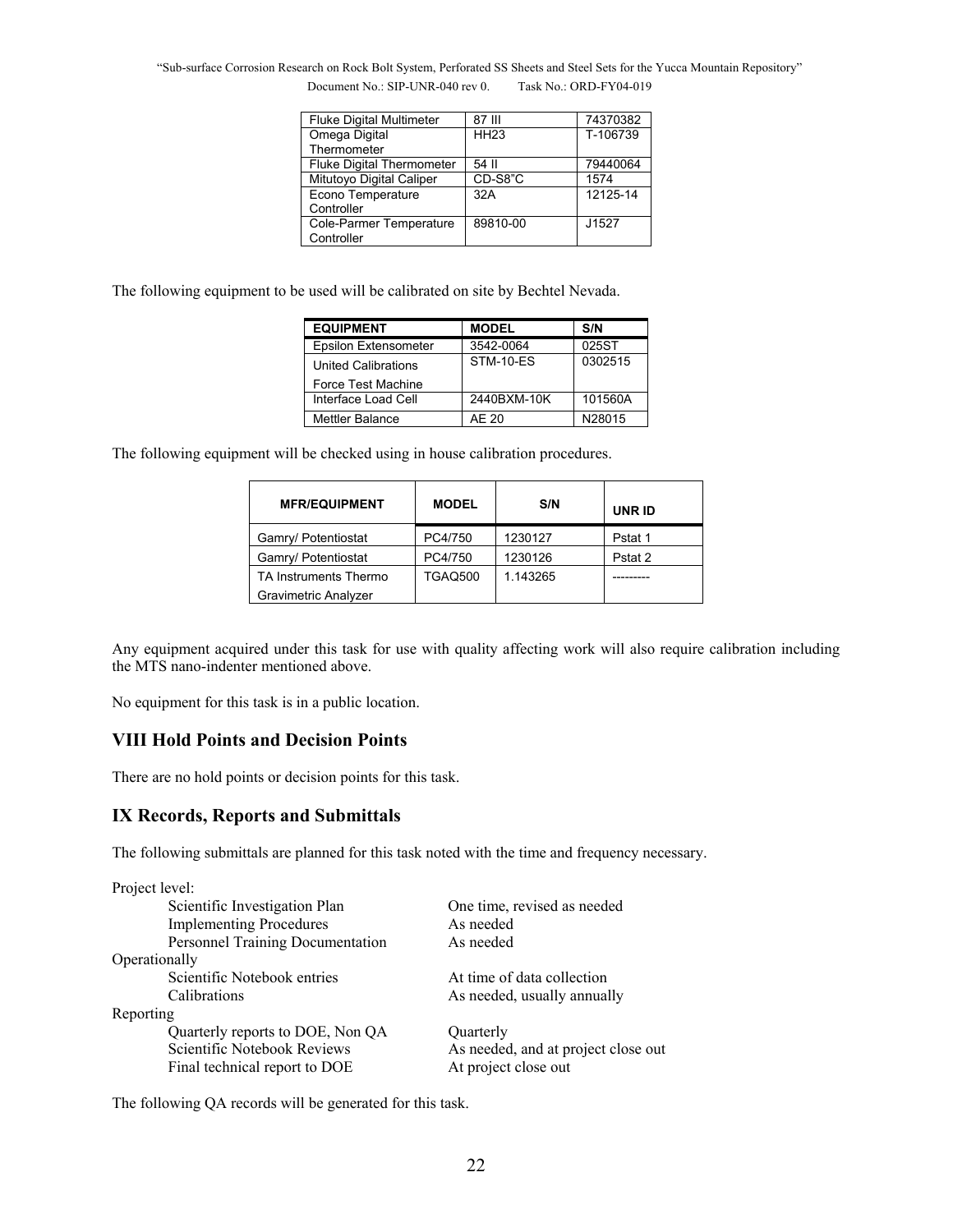Scientific Investigation Plan Implementing Procedures developed as needed Scientific Notebooks recording work as it is completed Calibration reports including calibration checks and end-point calibration reports Final Technical Report to be submitted to DOE.

These records will be protected and transmitted in accordance with QAP 17.0 "Quality Assurance Records."

# **X Verification and Reviews**

Scientific Notebooks generated by this task will receive technical and QA reviews as needed and at the close of the task. Any technical reports generated by this task will be reviewed in accordance with QAP 3.4

# **XI Models and Software**

We do not at present intend to use any software packages requiring qualification.

No models requiring qualification are currently planned for this task.

# **XII Interface Controls**

The Principal Investigator for this project is Dr. Dhanesh Chandra. He will be responsible for overseeing the project and assuring adequate work progress as well as maintaining the scientific validity of the project. Drs. Jaak Daemen and Raul Rebak will provide technical assistance and assist in the performance of technical reviews. The DOE Technical Task Representative for this project is Jaime Gonzalez.

The majority of laboratory work will be performed at the University of Nevada, Reno. Any work performed outside of the facilities will be done either through a qualified supplier or under the supervision of an investigator for this task. The UCCSN QA program will provide training as required. All work planned and all qualified procurements are subject to review and/or verification by the UCCSN QA manager.

Technical data from the previous task may be used, detailed in UCCSN Technical Report: TR-03-017. Also, the water composition used for electrochemical tests will be based on compositions supplied by the DOE and be accompanied by an associated Data Tracking Number (DTN).

# **XIII Schedule**

We will produce data for corrosion rates, in the 4 years and 3 months, based on electrochemistry as well conventional ASTM "immersion type tests," SCC/HE, hydrogen permeation in form of reports, following QA procedures, on the following:

- 1. Corrosion test results (corrosion rates) by Potentiodynamic (Short Term) Tests using YM waters on 5 alloys that will be selected from the screening tests; tests include effect of temperature and ionic concentration.
- 2. Immersion (Long-Term) Corrosion test results by Potentiodynamic Tests on the Alloys using YM waters on the 5 alloys.

These will be cyclic humidity tests, fog tests, and immersion tests.

- 3. Stress Corrosion Cracking and Hydrogen Embrittlement tests, with different strain rates, on the 5 alloys at two different temperatures.
- 4. Hydrogen Permeation tests on the 5 alloys at two different temperatures.
- 5. Dry Oxidation tests (ASTM and TGA tests) on all the alloys mentioned above.
- 6. Characterization of corrosion products microstructure and crystal, where necessary, by SEM,TEM, XPS, Metallography.
- 7. Deliver Quarterly reports and a Final report at the end of 4 years 3 months.